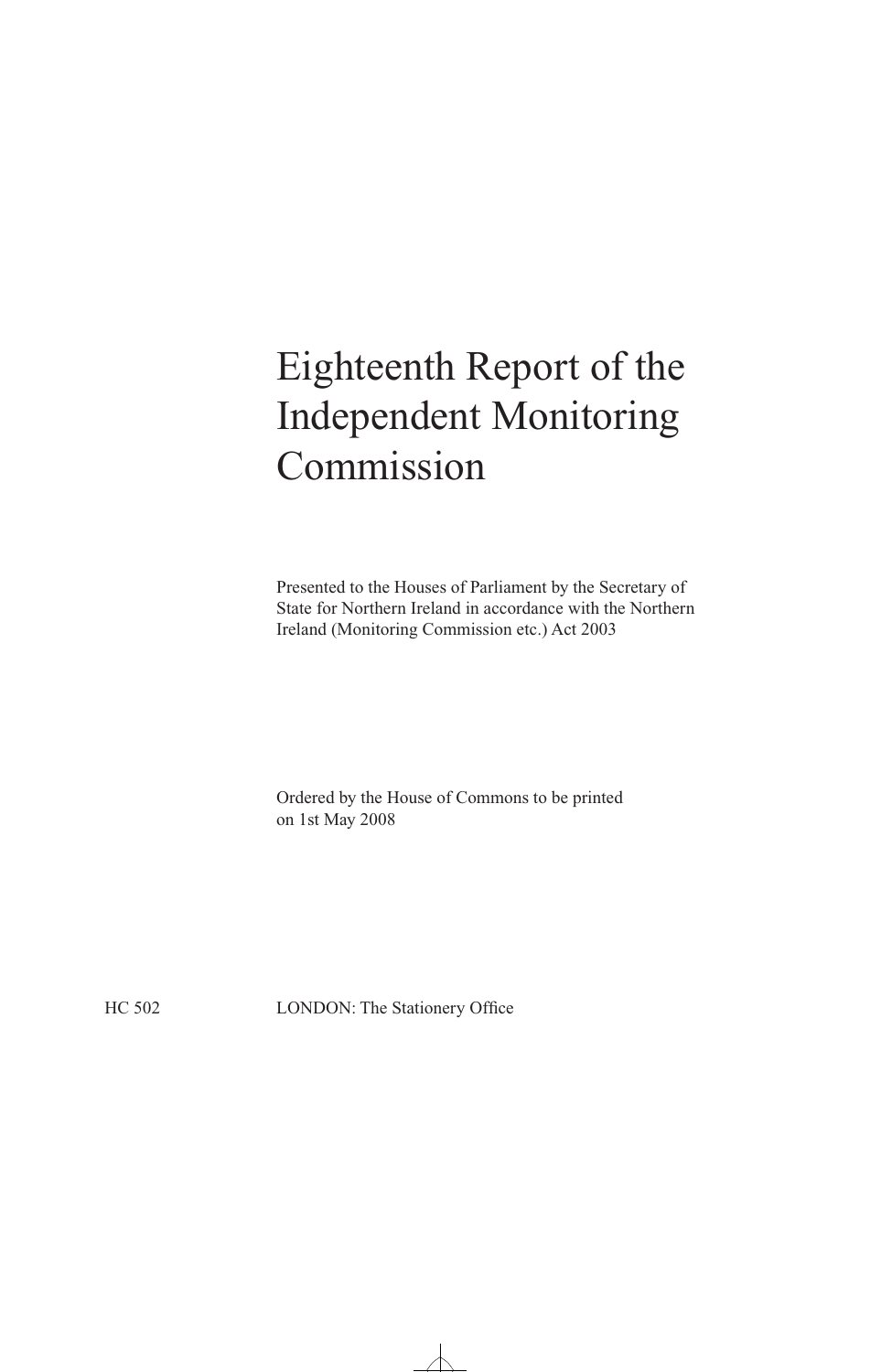# **EIGHTEENTH REPORT OF THE INDEPENDENT MONITORING COMMISSION**

**Presented to the Houses of Parliament by the Secretary of State for Northern Ireland in accordance with the Northern Ireland (Monitoring Commission etc.) Act 2003** 

**Ordered by the House of Commons to be printed 1st May 2008** 

**HC 502 LONDON: The Stationery Office £13.90**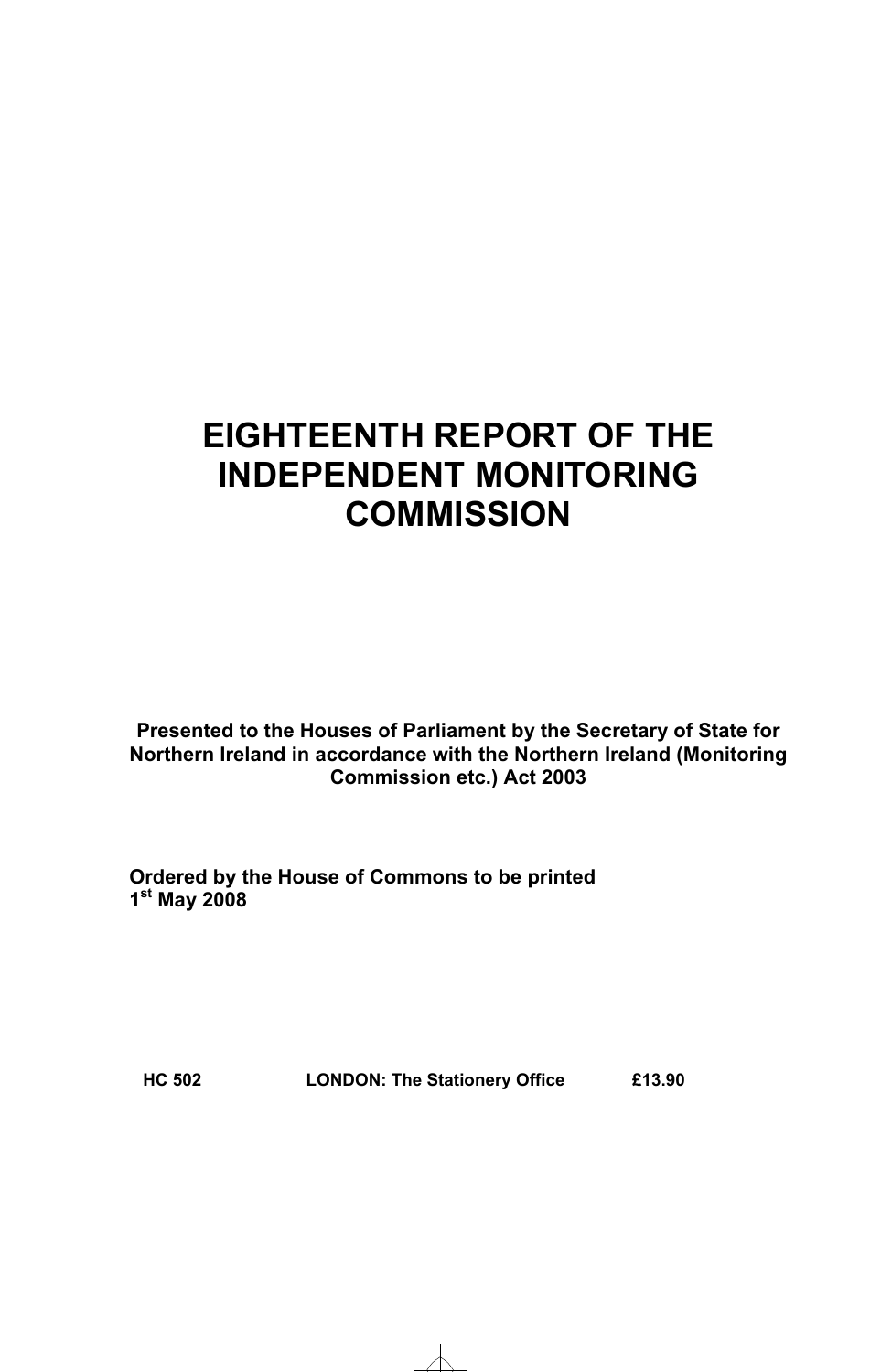### © Crown Copyright 2008

The text in this document (excluding the Royal Arms and other departmental or agency logos) may be reproduced free of charge in any format or medium providing it is reproduced accurately and not used in a misleading context. The material must be acknowledged as Crown copyright and the title of the document specified.

Where we have identified any third party copyright material you will need to obtain permission from the copyright holders concerned.

For any other use of this material please write to Office of Public Sector Information, Information Policy Team, Kew, Richmond, Surrey TW9 4DU or e-mail: licensing@opsi.gov.uk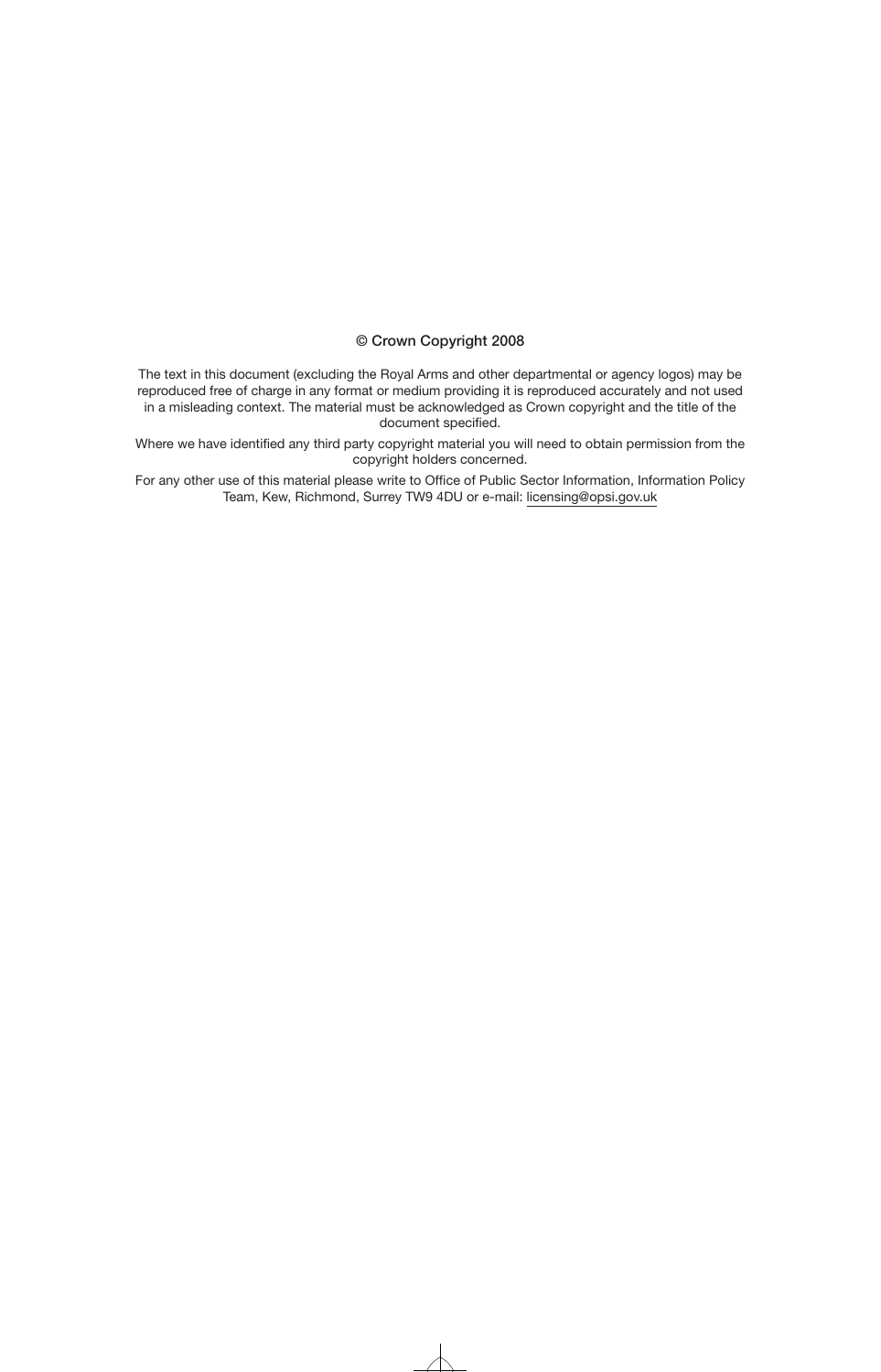### **CONTENTS**

| 1. | Introduction                                          |
|----|-------------------------------------------------------|
| 2. | Paramilitary Groups: Assessment of Current Activities |
| 3. | Paramilitary Groups: The Incidence of Violence        |
| 4. | The Killing of Paul Quinn                             |
| 5. | Leadership                                            |
| 6. | Normalisation and the End of Transition               |

### **ANNEXES**

|   | Articles 4 and 7 of the International Agreement |
|---|-------------------------------------------------|
| Ш | The IMC's Guiding Principles                    |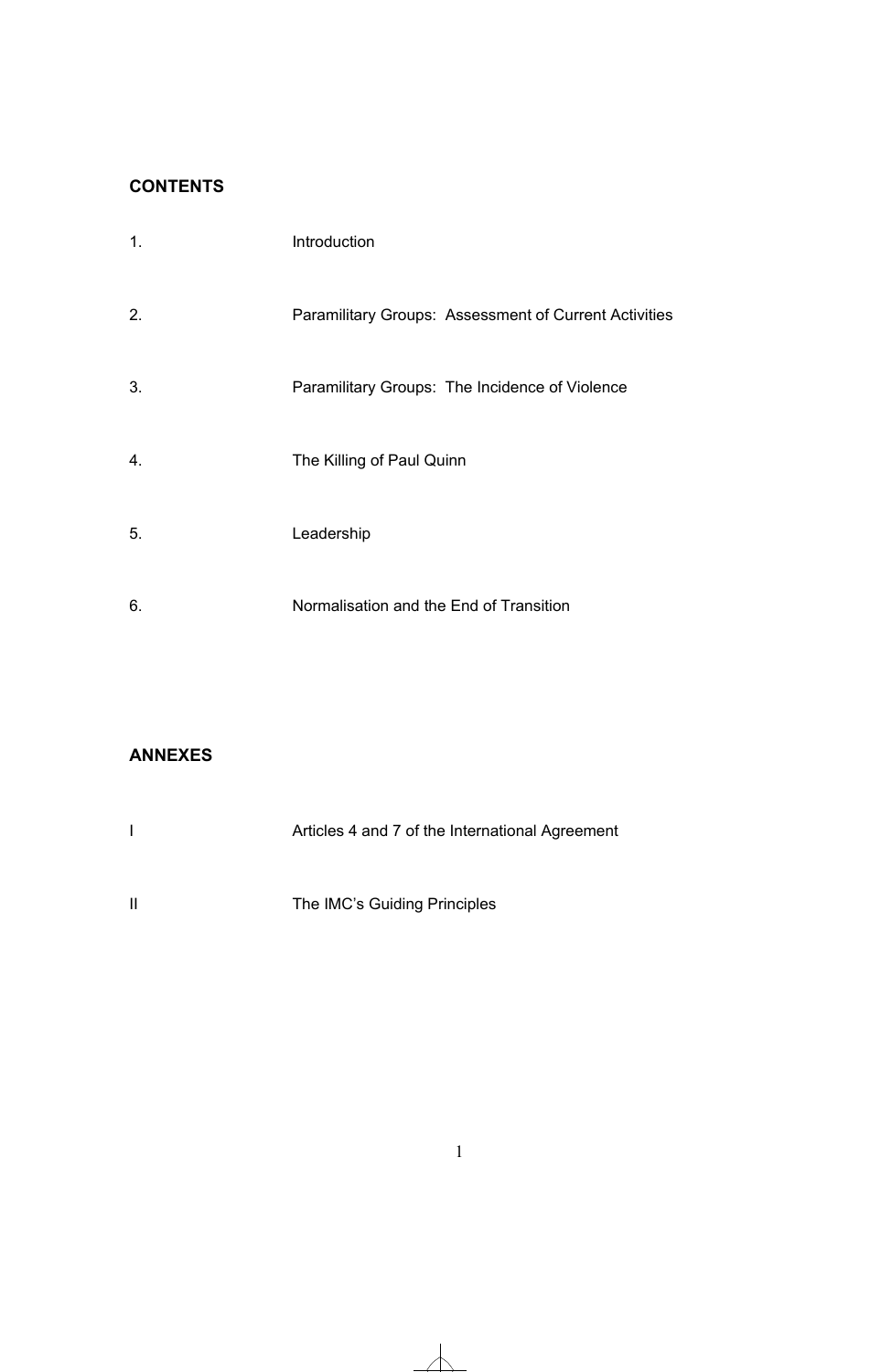### **1. INTRODUCTION**

- 1.1 We present this report on the continuing activities of paramilitary groups under Articles 4 and 7 of the International Agreement establishing the Independent Monitoring Commission<sup>1</sup>.
- 1.2 In accordance with the terms of the International Agreement this report comes six months after our previous one of November 2007<sup>2</sup>. It focuses mainly on the six month period 1 September 2007 to 29 February 2008.
- 1.3 Two things remain central to all our work:
	- First is the objective of the Commission set out in Article 3 of the International Agreement;

**The objective of the Commission is to carry out [its functions] with a view to promoting the transition to a peaceful society and stable and inclusive devolved Government in Northern Ireland.** 

- Second are the principles about the rule of law and democratic government which we published in March 2004 and which we set out in Annex II.
- 1.4 We also think it is important to reiterate three points about the nature of our work:
	- We have explained how we approach our task<sup>3</sup>. We believe that our methods are fair and thorough; we take great care in our assessments; and we have always tried to learn from the experience gained in each report and from what people have said to us about them. The

1

 $<sup>1</sup>$  The text of Articles 4 and 7 is in Annex I.</sup>

<sup>2</sup> IMC Seventeenth Report, November 2007.

<sup>&</sup>lt;sup>3</sup> IMC Fifth Report, May 2005, paragraphs 1.9-1.13.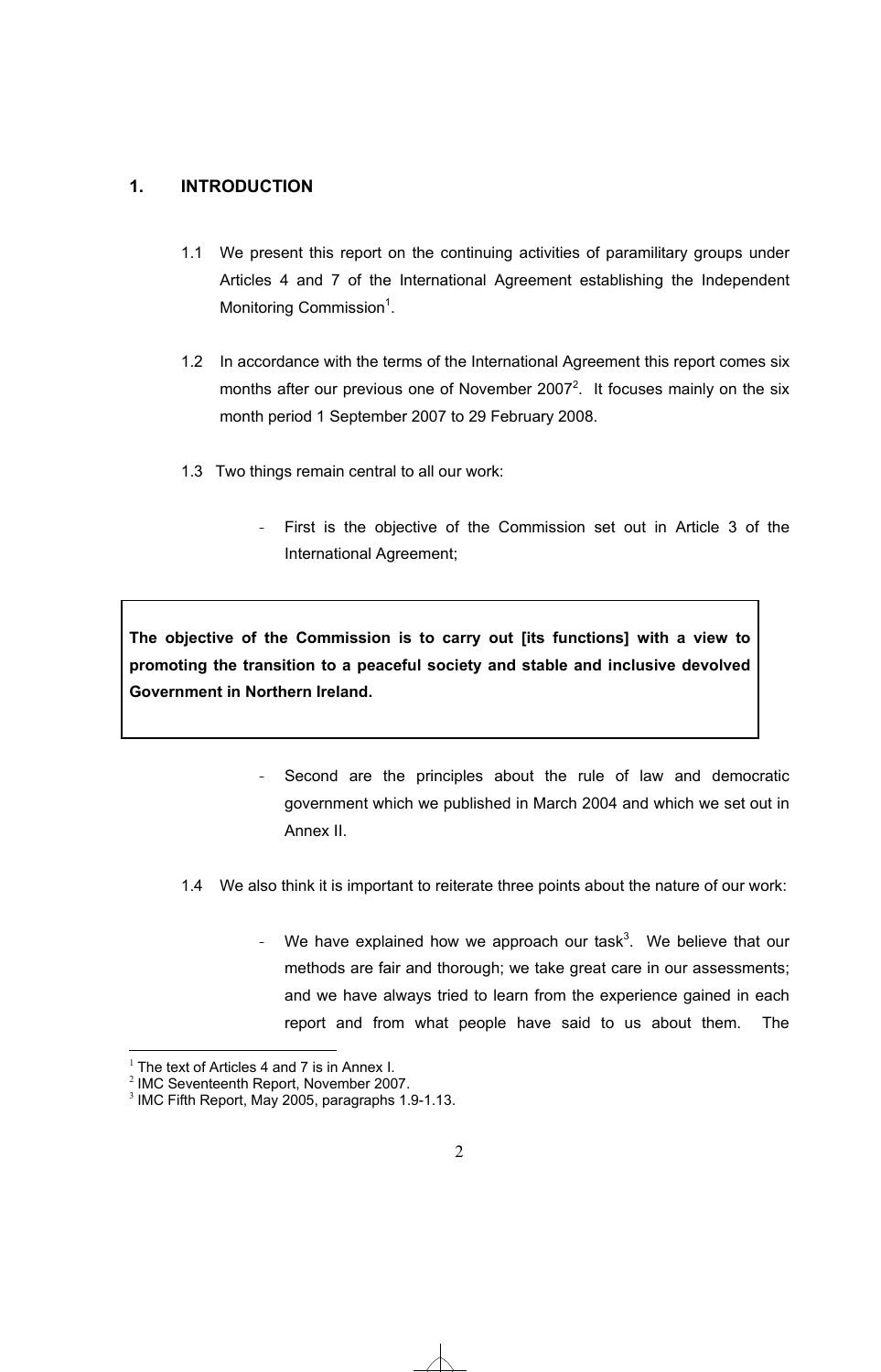attribution of violence to organisations, groupings or individual members is becoming more complex and is an issue to which we pay continuing attention. We welcome frank comment, as much on this report as on its predecessors;

- We appreciate that while the report addresses the situation in Northern Ireland as a whole, the situation varies very considerably from place to place. People may therefore find that the picture we paint does not tally with their personal experience;
- The views we express in our reports are ours alone. We are independent and expect to be judged by what we say. We do not make statements of official policy. It is for the two Governments and, if appropriate, the Northern Ireland Executive and Assembly, to decide how to respond to our reports.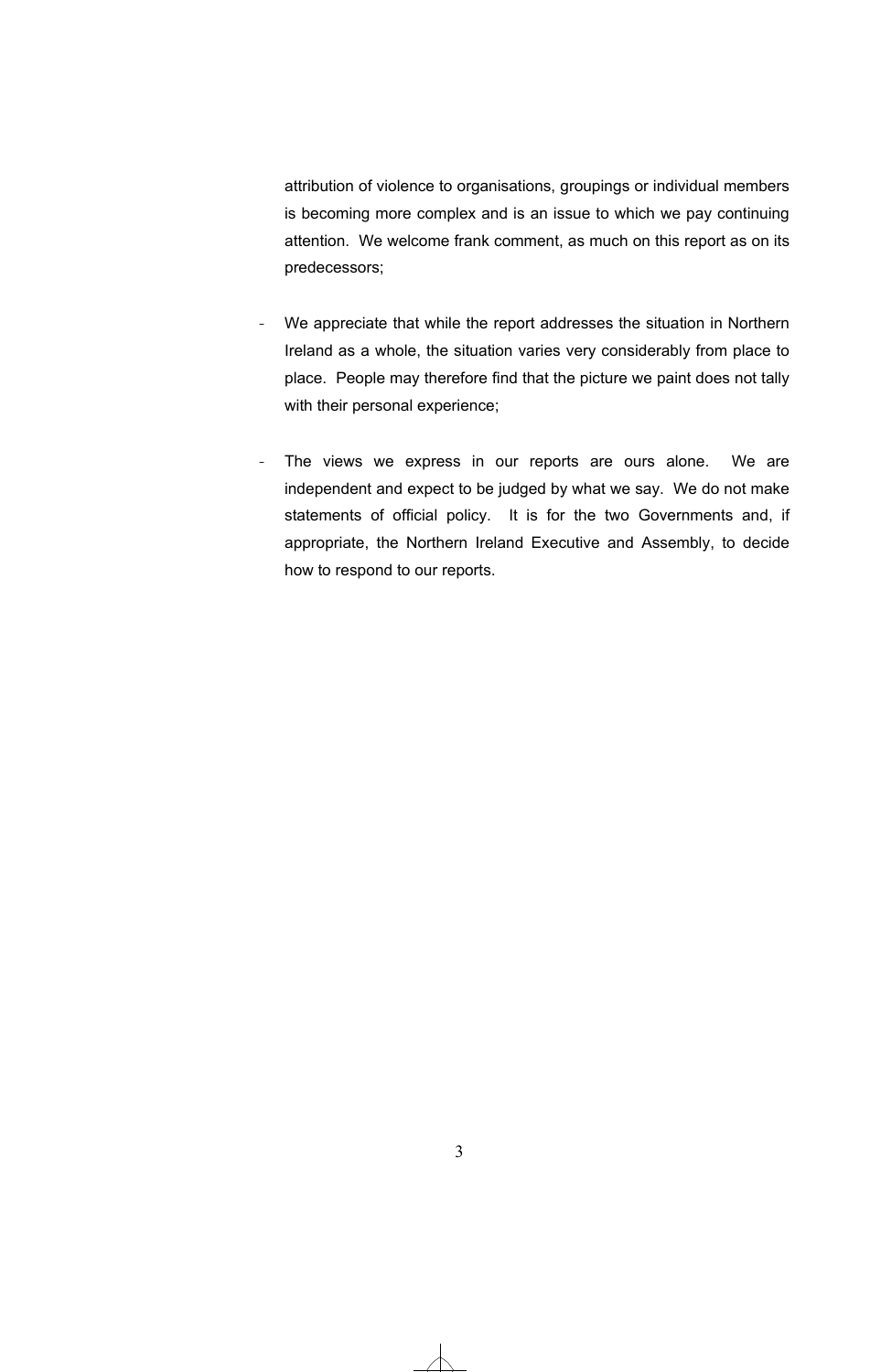### **2. PARAMILITARY GROUPS: ASSESSMENT OF CURRENT ACTIVITIES**

2.1 We set out below our assessment of the current activities and state of preparedness of paramilitary groups. We focus on the six months from 1 September 2007 to 29 February 2008. The assessment extends those we have given in previous such reports, to which the reader can refer for a comprehensive account of our views over the four years since we started reporting in April 2004 $4$ . Our First Report gave an account of the origins of the groups and their structures at that time.

### *Dissident Republicans Generally*

-

- 2.2 Since our Twelfth Report in October 2006 we have examined separately activities which we believe were undertaken by dissident republicans but which we could not at the time attribute to a particular group. In our Seventeenth Report six months ago we said that dissidents had attacked the railway line near Newry, had targeted the homes of police officers and others, and had sought to foment trouble during St Patrick's Day parades. There had been attempts to achieve greater unity amongst dissidents but in practice the evidence was of more fragmentation. We also said that Óglaigh na hÉireann (ONH) had continued to be active. It had attacked police officers, a PSNI station and members of District Policing Partnerships; had sought to enhance its capability; and members had engaged in criminal activity including drug dealing.
- 2.3 ONH was more seriously active in the six months under review. We believe that Strabane members of the grouping are likely to have been responsible for the murder of Andrew Burns (also a local member) in County Donegal on 12 February 2008 – the first murder attributable to ONH. In December 2007 ONH launched a pipe bomb attack on Strabane PSNI station, the second ONH attack

 $4$  We have produced two kinds of reports under Article 4. Of the 12 hitherto, 10 have covered the activities of all the groups. These were our First (April 2004), Third (November 2004), Fifth (May 2005), Seventh (October 2005), Eighth (February 2006), Tenth (April 2006), Twelfth (October 2006), Thirteenth (January 2007), Fifteenth (April 2007) and Seventeenth (November 2007). The two other reports under Article 4 were ad hoc ones produced at our own initiative. The first of these was our Fourth (February 2005) which dealt with the Northern Bank robbery and the second was our Sixth (September 2005) which dealt with the UVF/LVF feud.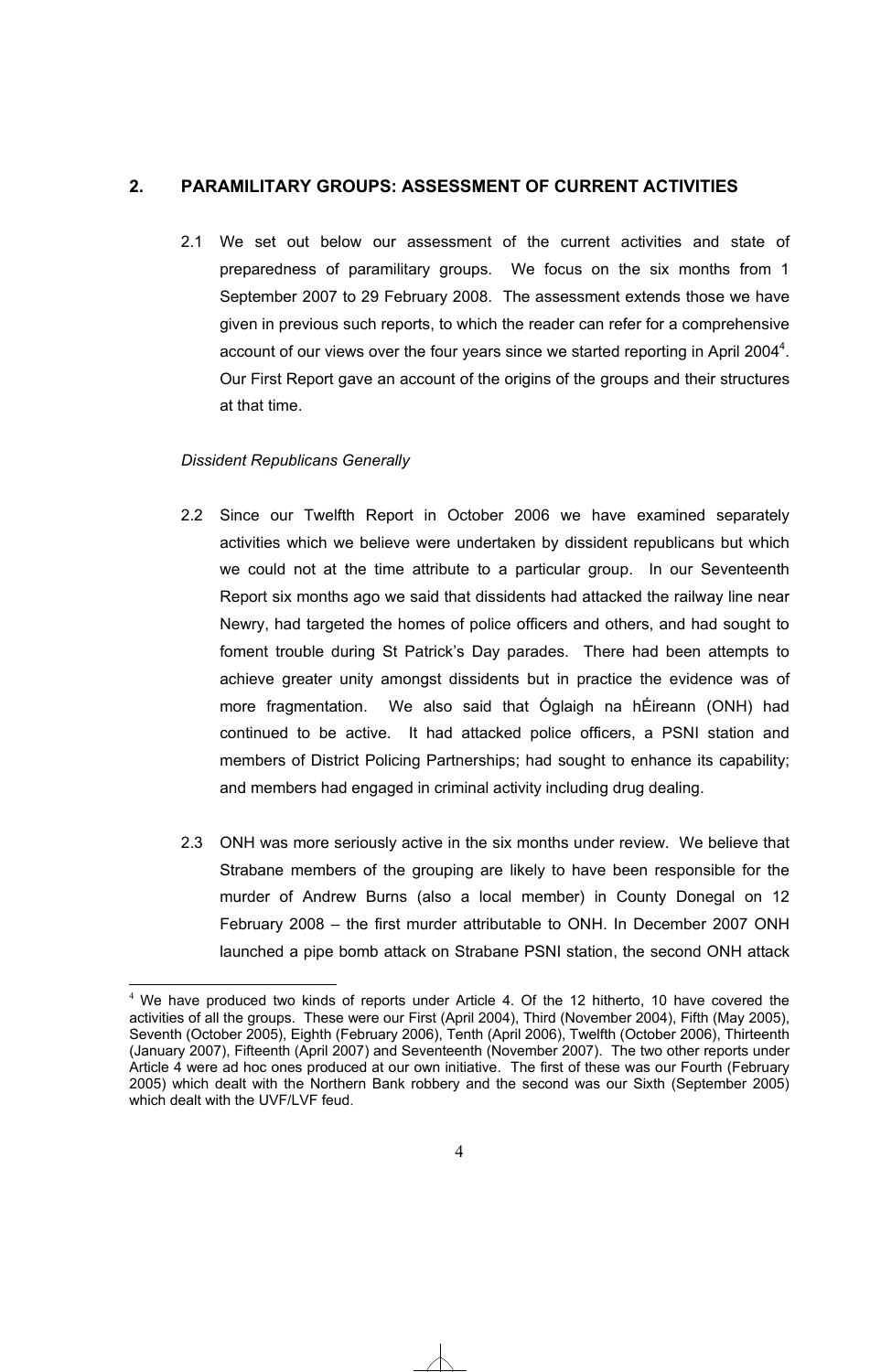on this target in less than six months. The device failed to function as intended. The grouping attempted to recruit and train new members and it undertook targeting for the purposes of possible attacks – mainly of security force personnel and premises. It also attempted to obtain weapons and to raise funds. In October 2007 the PSNI discovered terrorist equipment in Strabane belonging to ONH. We now have information suggesting that in August 2007 (in the preceding six month period) ONH exiled a member for failing to observe the instructions of the leadership. Members continued to be involved in a wide range of serious criminal activity, including drug dealing, mainly, we believe, for personal profit. ONH thus remains a continuing and serious threat, including to the lives of members of the security forces.

- 2.4 We also note the emergence of yet another dissident republican splinter grouping centred in the Ardoyne area of West Belfast calling itself the Irish Republican Liberation Army (IRLA). In November 2007 it issued a statement threatening members of Sinn Féin involved in District Policing Partnerships though no action was taken as a result. The grouping has been involved in a range of criminal activity. We believe that it has access to a small quantity of weapons but that it is mainly criminal rather than terrorist in nature. The IRLA is small and in our view does not present a serious threat. We will monitor its activities closely.
- 2.5 So far as dissident republicans generally are concerned we think it is worth saying again that in some places and on some occasions the membership of groups can be fluid. Individual members will sometimes undertake activities for the group which they feel is the most active and effective at that moment. Some people have left groups which they thought were not sufficiently active.
- 2.6 We believe that amongst dissident republicans generally there remains a sharp awareness of the widespread media coverage of the RIRA incendiary campaign in 2005-06. We think that dissidents retain a desire to renew this kind of activity though we have no information to suggest that campaigns of this kind are presently being planned. Dissidents have sought to target the homes and places of work of PSNI officers and of members of the public. They continue to make hoax calls or to plant hoax devices; one such was an attempt to disrupt the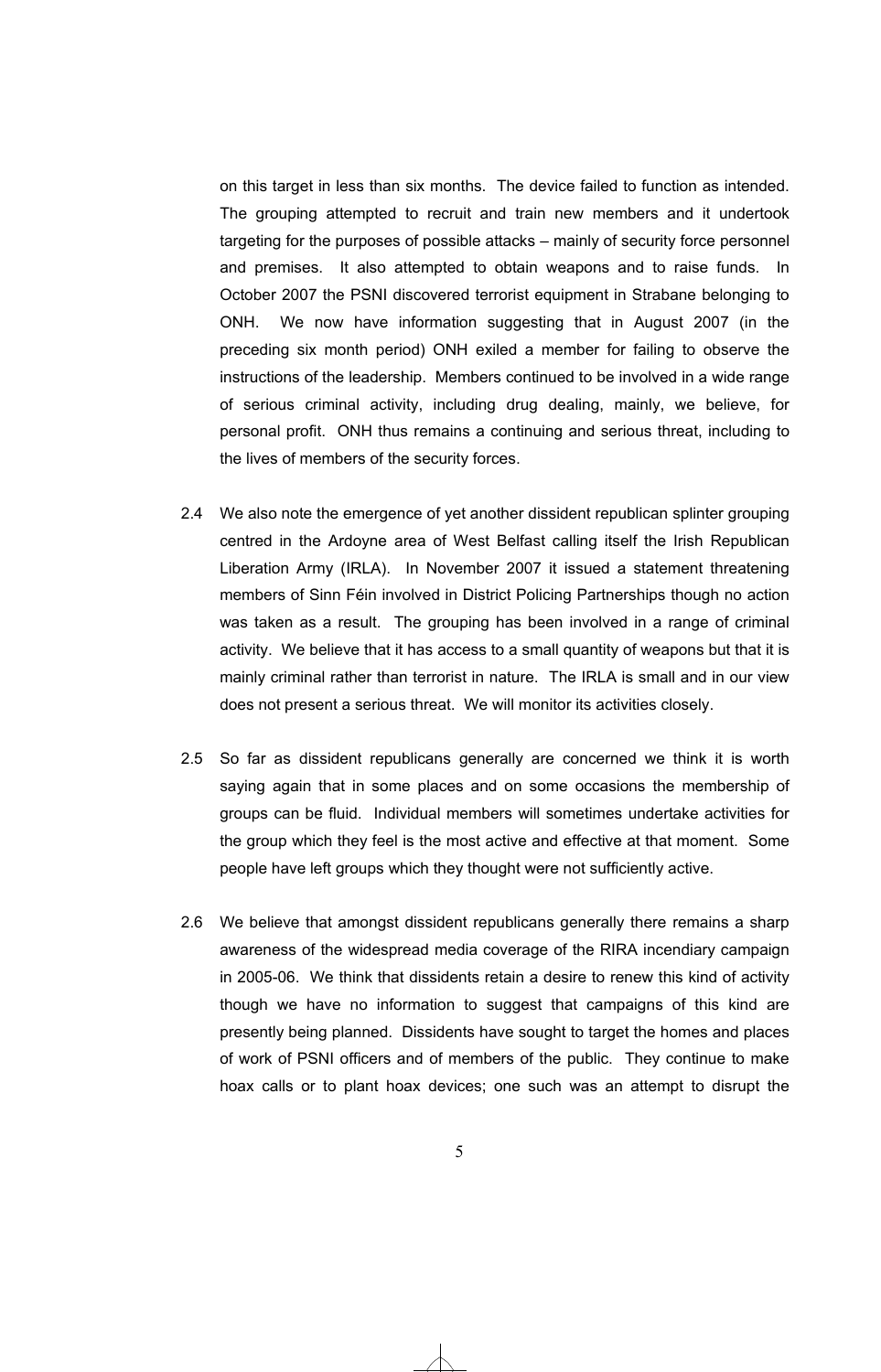twentieth anniversary of the Remembrance Sunday bombing in Enniskillen. A number of dissident republican weapons were discovered during searches in Belfast in December 2007. We think that in February 2008 effective policing disrupted a dissident attack, possibly against a security force base in Northern Ireland. There continues to be discussion amongst some dissident republicans about enhanced co-operation between the groups but we are aware of no evidence which suggests that this has progressed beyond discussion and a couple of unsuccessful meetings.

2.7 We also note that the police and intelligence agencies North and South have maintained a high level of effort against dissident republicans, including against the individual groups we discuss in more detail later in this Section. These efforts (which require a high level of resources) have led to a number of significant successes which in their turn have helped to curtail dissident activity.

### *"Dissident Loyalists"*

2.8 Both the UVF and the UDA have signalled a desire to follow a more peaceful path; the UVF in particular has made important strides in that direction<sup>5</sup>. This has led some disgruntled loyalists to consider forming or to have formed dissident groupings. A variety of labels have been used such as the Real UFF and the Real UVF. We do not consider these groupings to amount to what we would call paramilitary groups. Rather, they are loose affiliations of disgruntled people who have not so far attracted any significant support from within the loyalist community. Nevertheless we believe that individuals aligned to such groupings were responsible for several incidents: a pipe bomb attack on a GAA pitch near Banbridge in December 2007, a pipe bomb attack against a house in Antrim and a number of hoaxes. We have no evidence that they could presently mount a sustained campaign. We will monitor them closely.

 5 See paragraphs 2.25 – 2.31 and 2.32 **–** 2.36 below for our assessments of the UDA and UVF respectively.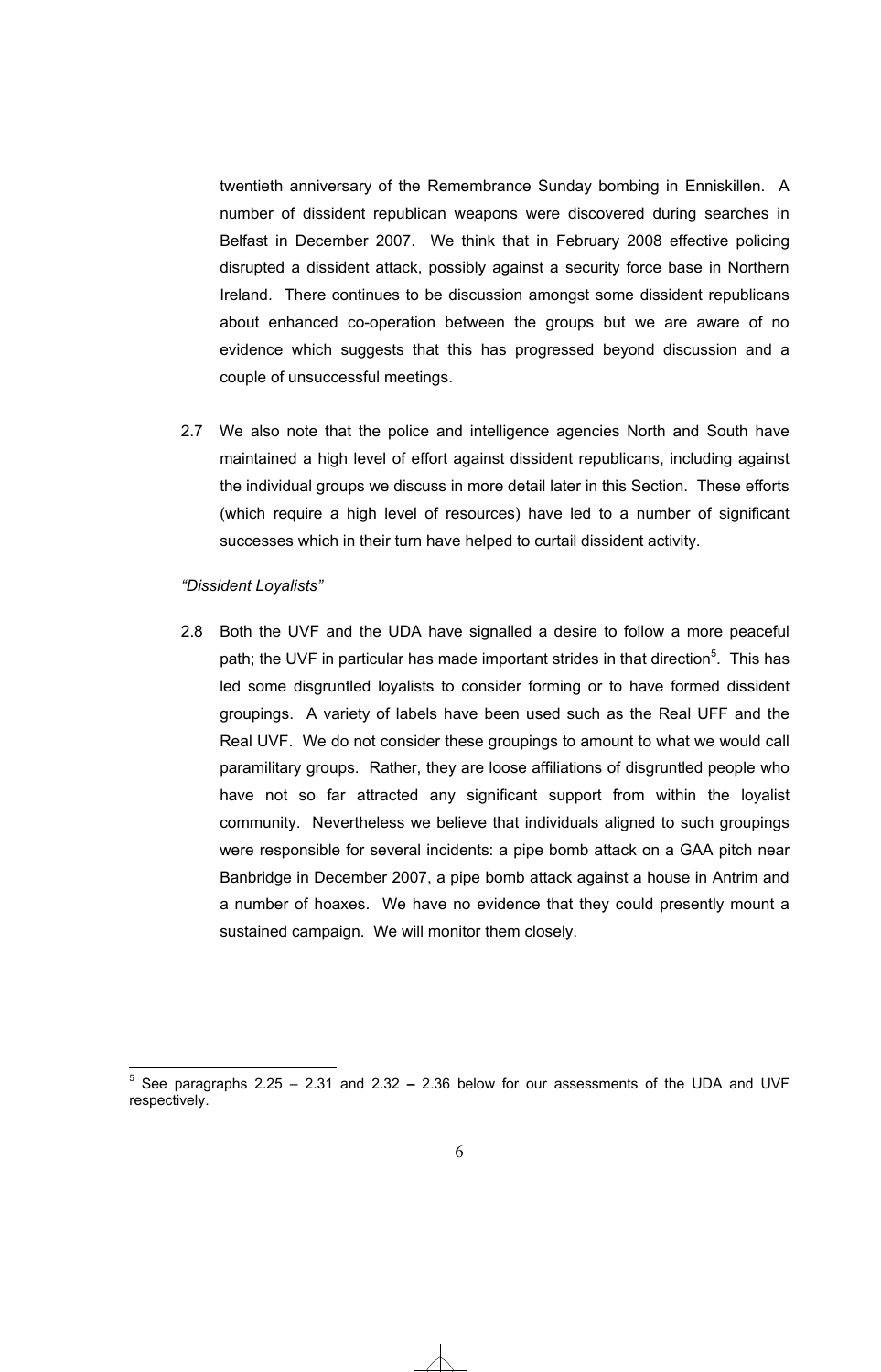### *Continuity Irish Republican Army (CIRA)*

- 2.9 We said in our Seventeenth Report that CIRA had been active. It had been responsible for two of the three paramilitary murders in the period under review. It had used explosive devices, had constructed others and had made a number of attacks against PSNI officers, vehicles and premises. It sought to enhance its capability, including through the acquisition of weapons. Members remained engaged in a wide range of criminal activity North and South, including drug dealing. We concluded that CIRA was active, dangerous and committed and that it was capable of a greater level of violent and other crime.
- 2.10 CIRA remained active in the period under review. It undertook extensive targeting, mainly of members of the security forces. We believe that CIRA was responsible for the explosive device left at the war memorial in Newry on 11 November 2007; the device functioned but there were no casualties. In October 2007 and February 2008 we believe that it orchestrated youths to stone PSNI officers during search operations in Craigavon and Newry respectively. Members of CIRA were involved in assaults. Members were engaged in a variety of serious crimes North and South including drug dealing, extortion, robbery, brothel keeping, smuggling and fuel laundering. In these crimes we have noted some co-operation with members of INLA.
- 2.11 CIRA also sought to enhance the organisation's capability. It made efforts to recruit and train new members. The training covered explosives, weapons and the establishment of hides. It continued to seek to acquire weapons through purchase and through the manufacture of home made items. CIRA weapons were found during PSNI searches in County Armagh in September 2007 and in Craigavon the following month. In February 2008 searches in Newry led to the discovery of further weapons, ammunition and other terrorist equipment and to the arrest of CIRA members. Like ONH and RIRA, CIRA sought to raise funds for the organisation.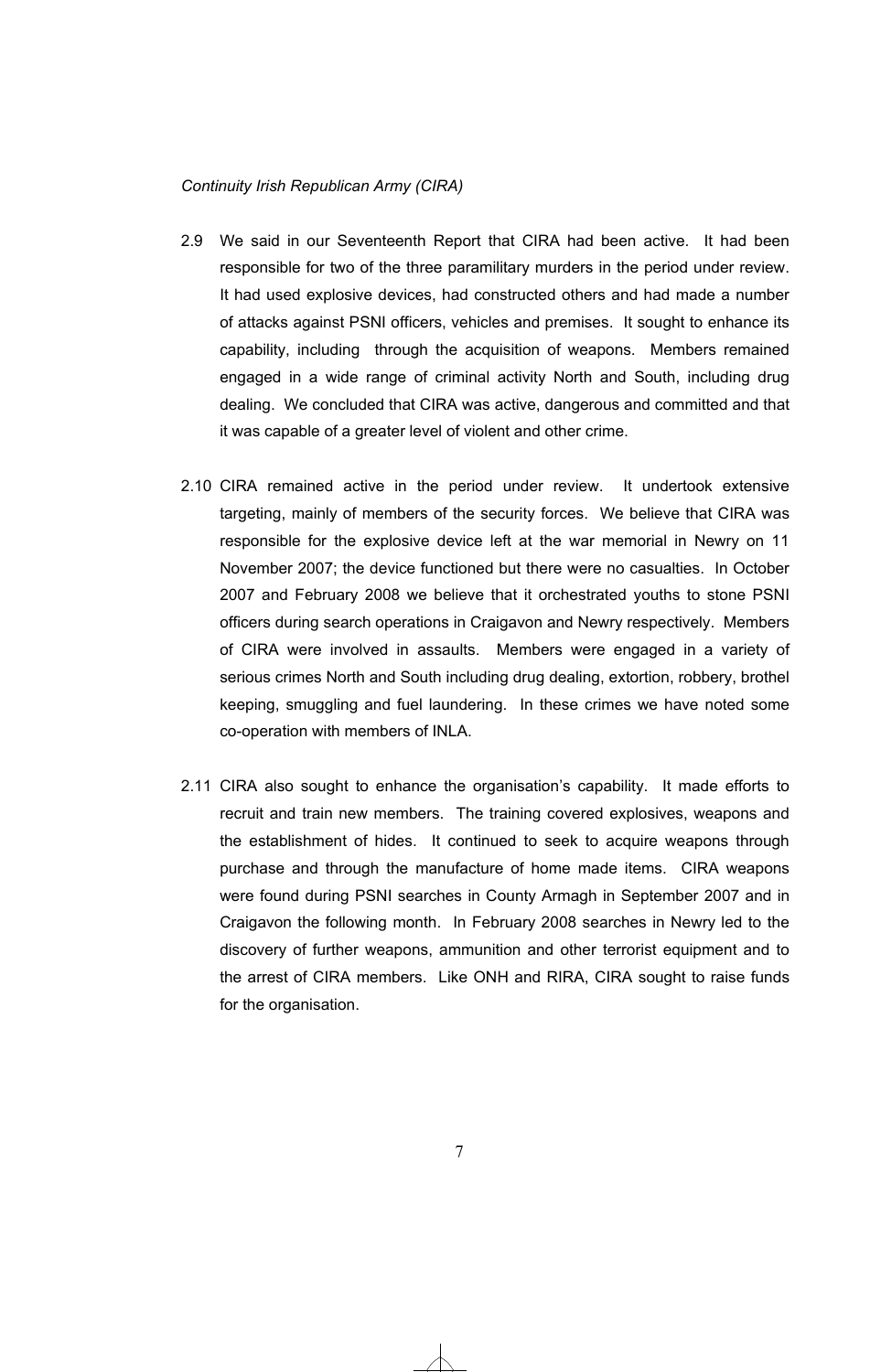2.12 We conclude that CIRA remains active, dangerous and determined. It continues to try to enhance its capability and retains the potential for a higher level of violent and other crime than in the recent past.

### *Irish National Liberation Army (INLA)*

- 2.13 In our Seventeenth Report we attributed to INLA one of the three paramilitary murders which had taken place in the six months under review; pointed to the wide range of serious criminal activity in which members had been engaged in Ireland North and South; and said that members had been involved in action against those they perceived as acting anti-socially. We concluded that INLA retained its capacity for extreme violence, we could not rule out its becoming more violent, and we noted that in the meantime it was largely a criminal enterprise.
- 2.14 INLA was not as seriously active in the six months under review as it had been in the previous six months other than in serious crime, some of it in co-operation with members of CIRA. It is serious crime which constitutes its main common purpose at present. Like other dissident republican groups, it undertook targeting for the purposes of possible attacks. We believe that it retains a desire to be able to mount attacks. In September the group assaulted an individual in Derry, possibly in connection with criminal activity. Overall we continue to believe that INLA is a threat and has the capacity for extreme violence even though it has not been very active in the period under review.

### *Loyalist Volunteer Force (LVF)*

2.15 In our Seventeenth Report we said that the LVF retained a limited paramilitary structure but neither operated for terrorist purposes nor had a political aim. We described it as a loose association of people, some of whom used the organisation's name for criminal purposes, with the proceeds appearing to be for personal rather than organisational benefit.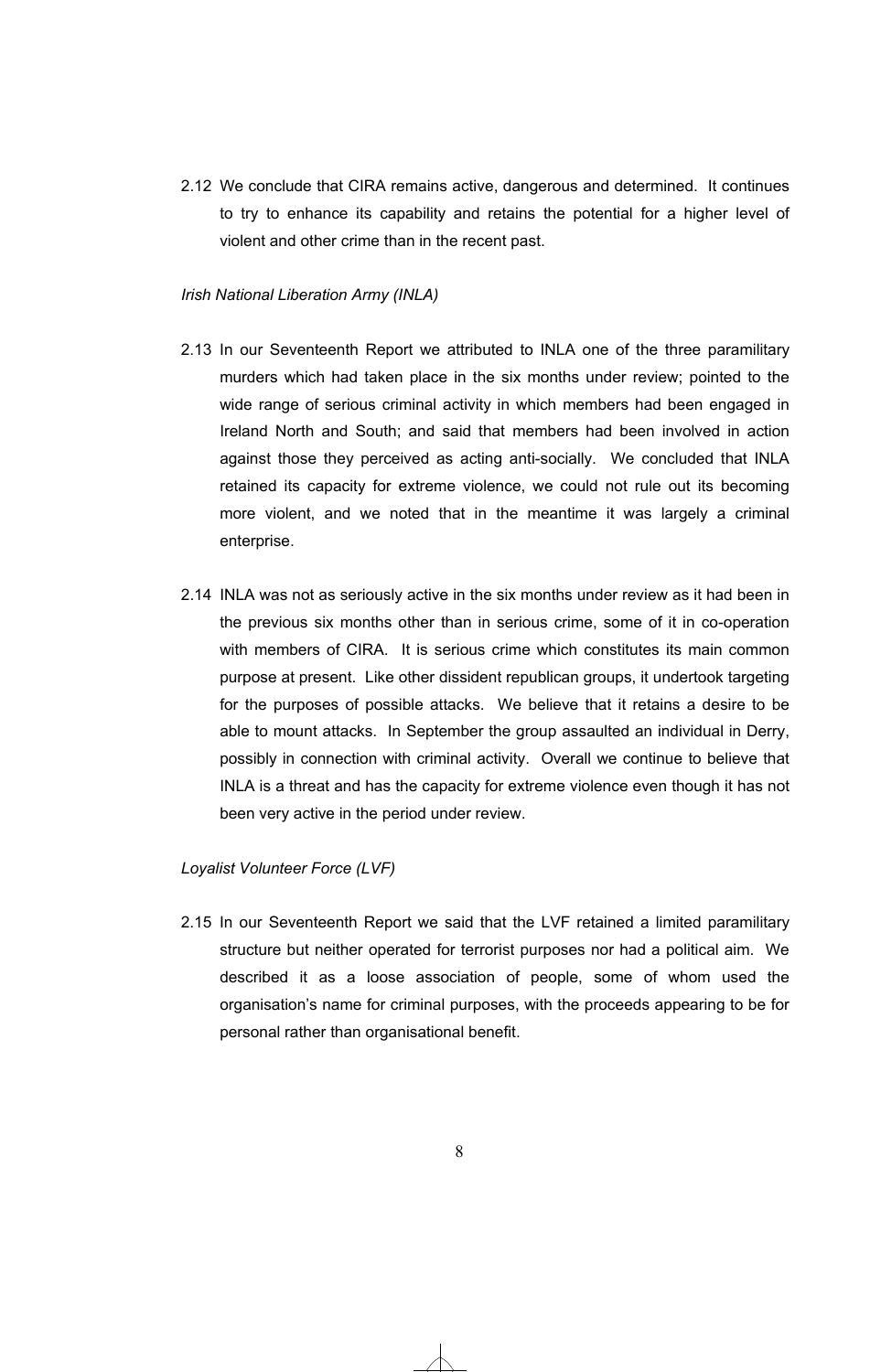2.16 Our assessment is unchanged. The LVF has not undertaken any terrorist activity in the six months under review and has no political purpose. The limited paramilitary structure remains but the organisation exists as a loose association of people who use its name for criminal purposes. The proceeds of crime appear to be for personal gain rather than organisational purposes. Amongst the crimes committed by those with historical links to the LVF are drug dealing and sporadic acts of violence in pursuit of crime.

### *Provisional Irish Republican Army (PIRA)*

- 2.17 In our Seventeenth Report we said that we remained firmly of the view that PIRA was fully committed to pursuing the political path and that it would not be diverted from it. We did not think it was involved in terrorist or other illegal activity and we believed it had continued to instruct members to refrain from committing crime. Some members however had not fully moved on from the view that threats and social exclusion were an appropriate way of dealing with anti-social behaviour.
- 2.18 We do not believe that the organisation was involved in terrorism or in any preparatory activity for it during the six months under review. The leadership remained firmly committed to the political path and, as we said in our previous report, we do not believe that it will be diverted from it. We do not think that the organisation itself was responsible for any shootings, assaults or intimidation, all of which would be contrary to its policy. We are aware of reports of individual members who have threatened violence and in a few instances actually used violence against people allegedly involved in anti-social behaviour. We believe any such instances to have arisen from personal disputes and not to represent any change in the policy of the organisation or in its generally effective application. The organisation does not gather intelligence with any view to paramilitary activity though it does continue to obtain information on dissident republicans, on people it thinks may be involved in anti-social or other criminal activity, and on suspected informers. The organisation continues to work with the policing institutions and encourages interaction with PSNI, including the reporting of crime. It also maintains its firm stance against criminal activity by members and, for example, does not support either publicly or privately members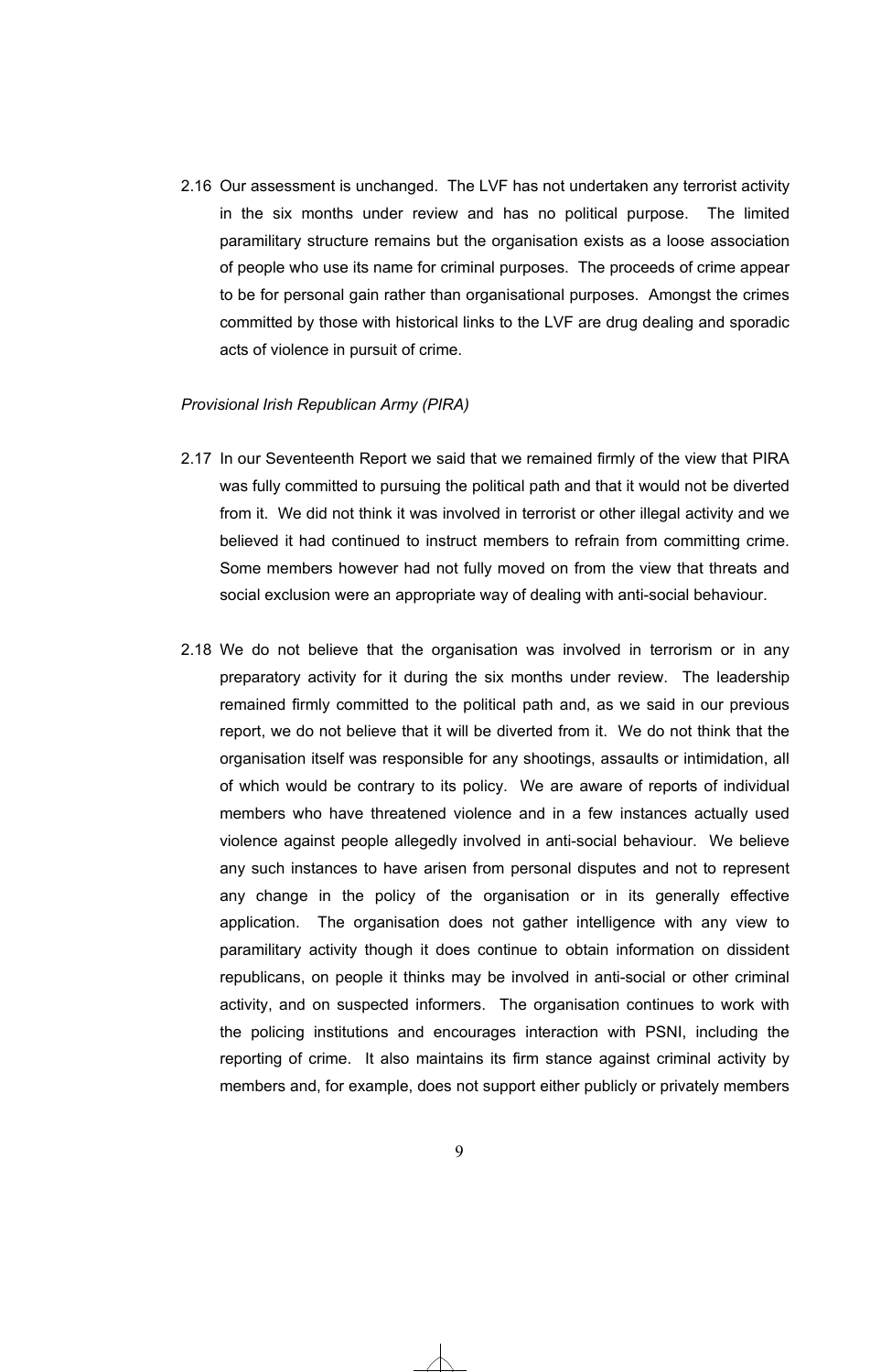who have been arrested. The fact remains however that some members are still individually involved in crime. These crimes are mainly smuggling, fuel laundering and offences to defraud the public purse.

- 2.19 There is one further thing to which we wish to draw attention on this occasion. PIRA's commitment to following the political path has been further reinforced in the period under review with a number of people making the transition to positions in Sinn Féin and thereby engagement in democratic politics. Since the time of its announcement nearly three years ago PIRA's strategy has included the movement of members into political life and we view these changes as important further evidence of the move to a peaceful and democratic role.
- 2.20 We deal in Section 4 below with the killing of Paul Quinn in October 2007.

### *Real Irish Republican Army (RIRA)*

- 2.21 In our Seventeenth Report we said that RIRA had continued a relatively low level of activity, targeting PSNI officers and premises and planning other operations. It had however continued efforts to enhance its capability, for example through recruitment, training and the acquisition of weapons. We concluded that although it had achieved little operationally during the six months under review it was determined to be able to do more in the future and remained a threat.
- 2.22 RIRA in which there are at least two factions was active and dangerous in the period under review. We believe that it was responsible for the shooting of offduty PSNI officers in two separate incidents in November 2007, one in Derry on the  $8<sup>th</sup>$  and the other in Dungannon on the 12<sup>th</sup>. An explosive device for which we believe RIRA was responsible was discovered in a parcel in a sorting office in February 2008; the addressee was a known criminal and we think it likely that the device was an attempt to intimidate him with a view to extortion. It continued to target members of the security forces; it considers the PSNI a high priority target. In November 2007 it issued a statement saying that it was planning attacks on the security forces, particularly the PSNI. Members also continued to be involved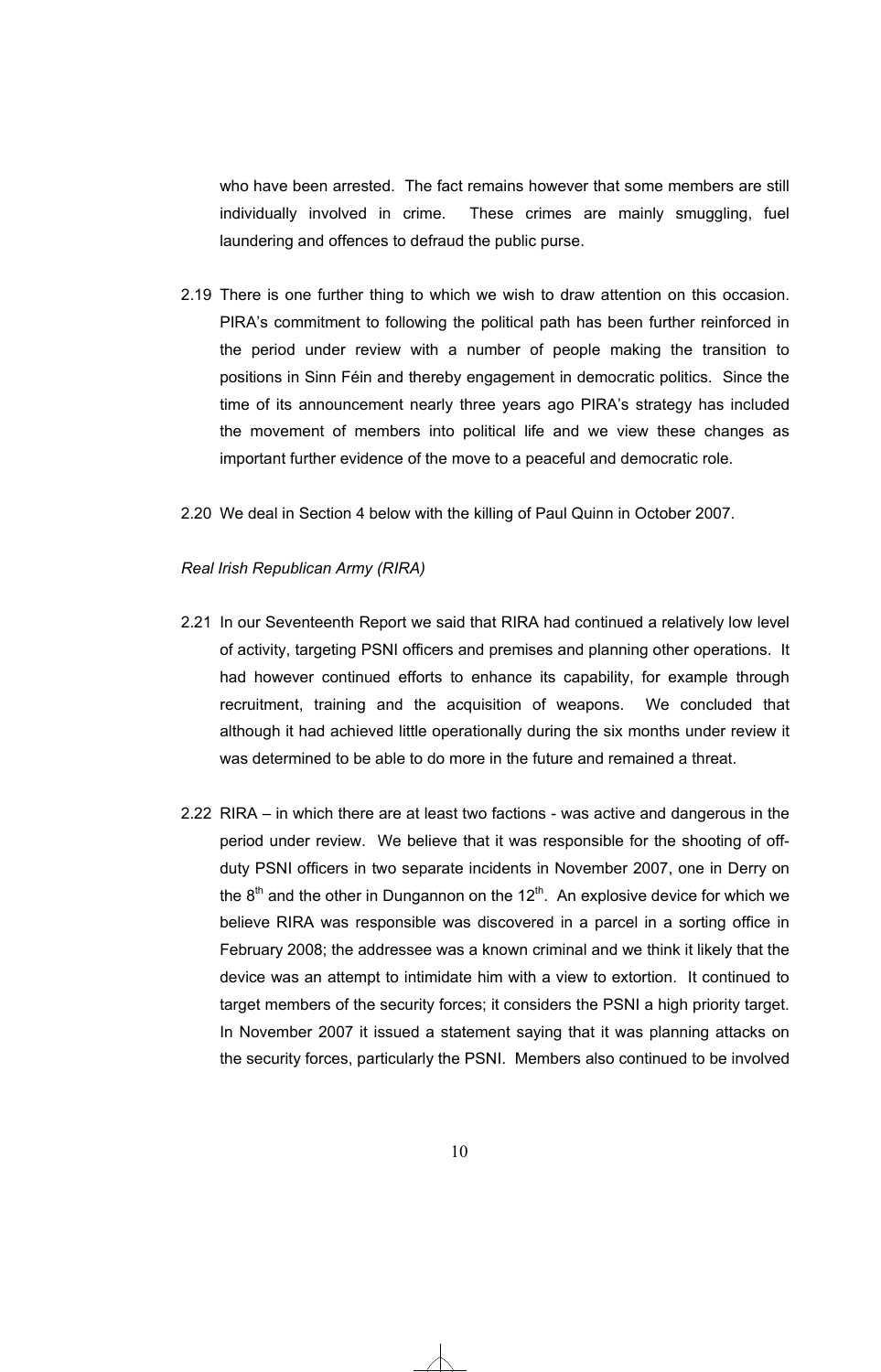in assaults on people and in a wide range of criminal activity North and South including drug dealing, smuggling, fuel laundering and robbery.

- 2.23 RIRA, like other dissident organisations, also sought to enhance its capability. It recruited new members and sought to train them in a variety of skills including in weapons and explosives. RIRA also sought to obtain weapons and there were arrests in Lithuania in January 2008 in connection with an attempted acquisition. RIRA sought to secure funds for the organisation.
- 2.24 The factions of RIRA were thus active and dangerous during the six months under review. It was also determined to enhance its capacity, as the elaborate plans to secure weapons overseas indicated. It remains a threat and is capable of extreme violence. However there is reason to believe that some members are starting to realise the political futility of what they are doing.

### *Ulster Defence Association (UDA)*

- 2.25 In our Seventeenth Report we referred to the UDA's considerable internal turbulence, which had been a key factor over the six months under review and which in some ways had taken the organisation backwards. Confrontations between the so-called mainstream and the so-called South East Antrim faction had led to serious incidents, the worst of which was the shooting of a police officer for which we said the UDA must bear responsibility. In a separate incident, following searches UDA members had been involved in rioting in which shots were fired at the police. We recognised nevertheless that some leading figures were trying to lead the organisation away from crime and we said that the organisation had no terrorist ambitions. Nor was it trying to enhance its terrorist capability. The absence of any effective central structure meant that the pace of change had been far too slow and there was no sign of the decommissioning of weapons.
- 2.26 The split between the mainstream and the South East Antrim faction was not resolved during the six months under review and remained a key factor so far as the UDA was concerned. The split continued to create tension, and though it did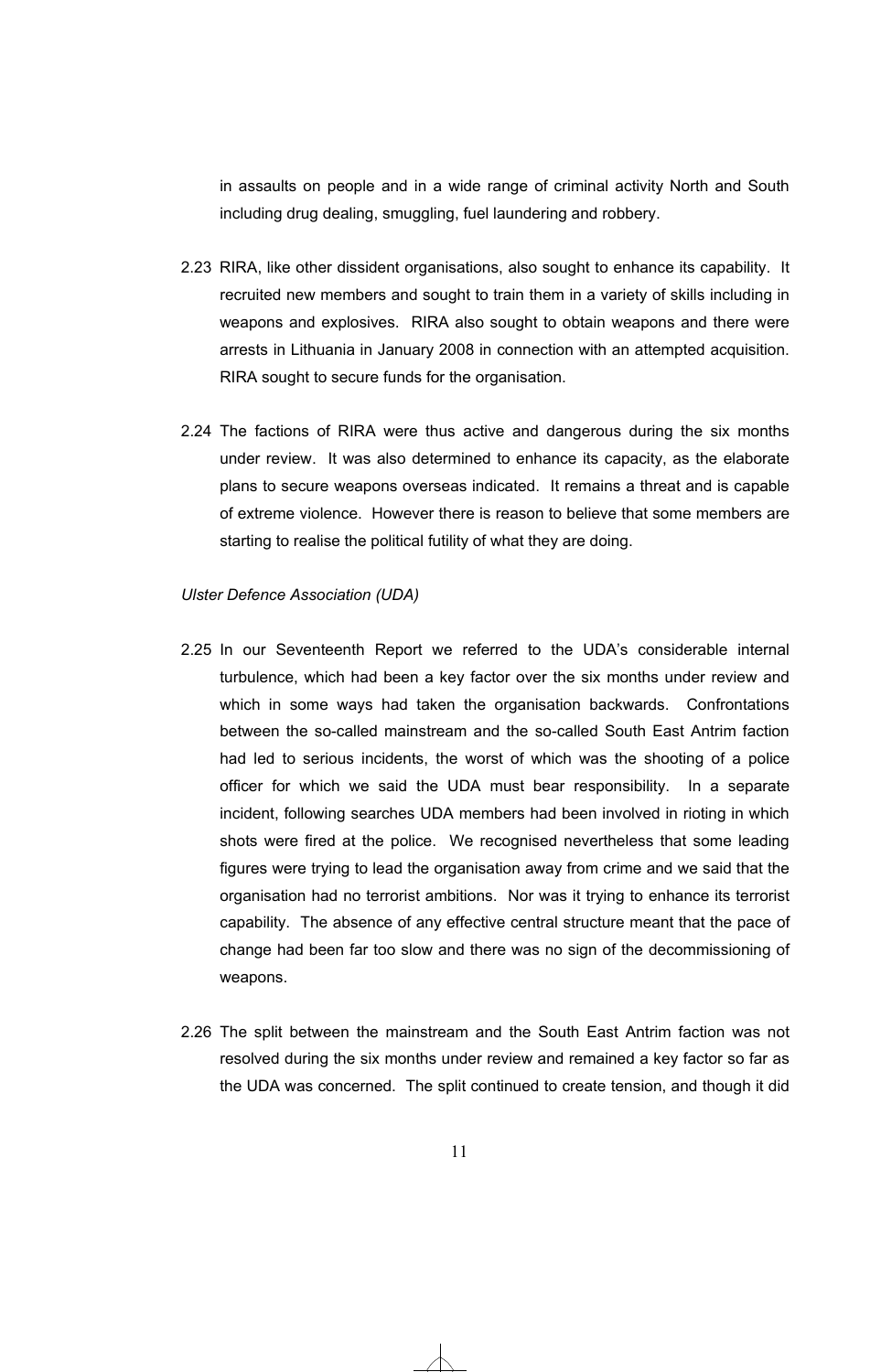not erupt into the level of violence seen before it inhibited those in the leadership who sought to change the organisation from making significant practical progress.

- 2.27 The UDA issued a statement on 11 November 2007 in which it declared that "the war is over". It committed itself to standing down the Ulster Freedom Fighters and referred to putting weapons "beyond use" and to eradicating criminality. This was an important statement of intent although it did not in our opinion articulate a clear view on what the organisation wanted to become or how it would achieve its goal. As with all such statements, we seek to monitor what progress there has been in implementing it and further explore the question of how the UDA sees the future.
- 2.28 We believe that there have been attempts to reduce the size of the organisation and to encourage members to report criminality to the police. We recognise that there are senior figures in the leadership who wish to turn the efforts of members towards the development of their own communities, but these aspirations have so far met with limited success. One reason has been the continuing split within the UDA. Others cite recent dissident republican activity. So, some members, including some senior ones, concluded that it was the wrong time to make the sort of changes envisaged in the November statement. The other reasons are the lack of strategic coherence at the top of the organisation to drive through change and the personal benefit accruing to some individuals. This structural weakness is compounded by a lack of respect for authority on the part of many members.
- 2.29 Over the six months under review some individual units of the UDA have continued to recruit members, we believe on an informal and ad hoc basis. Others in the organisation believe this is counter-productive. In some instances recruits have been steered towards community work. Some members sought to obtain weapons, but we believe this to have been on an individual and opportunistic basis. One unit targeted alleged paedophiles and may have mounted one attack as a result but we believe this was led by individual members without leadership sanction. Concerns about dissident republican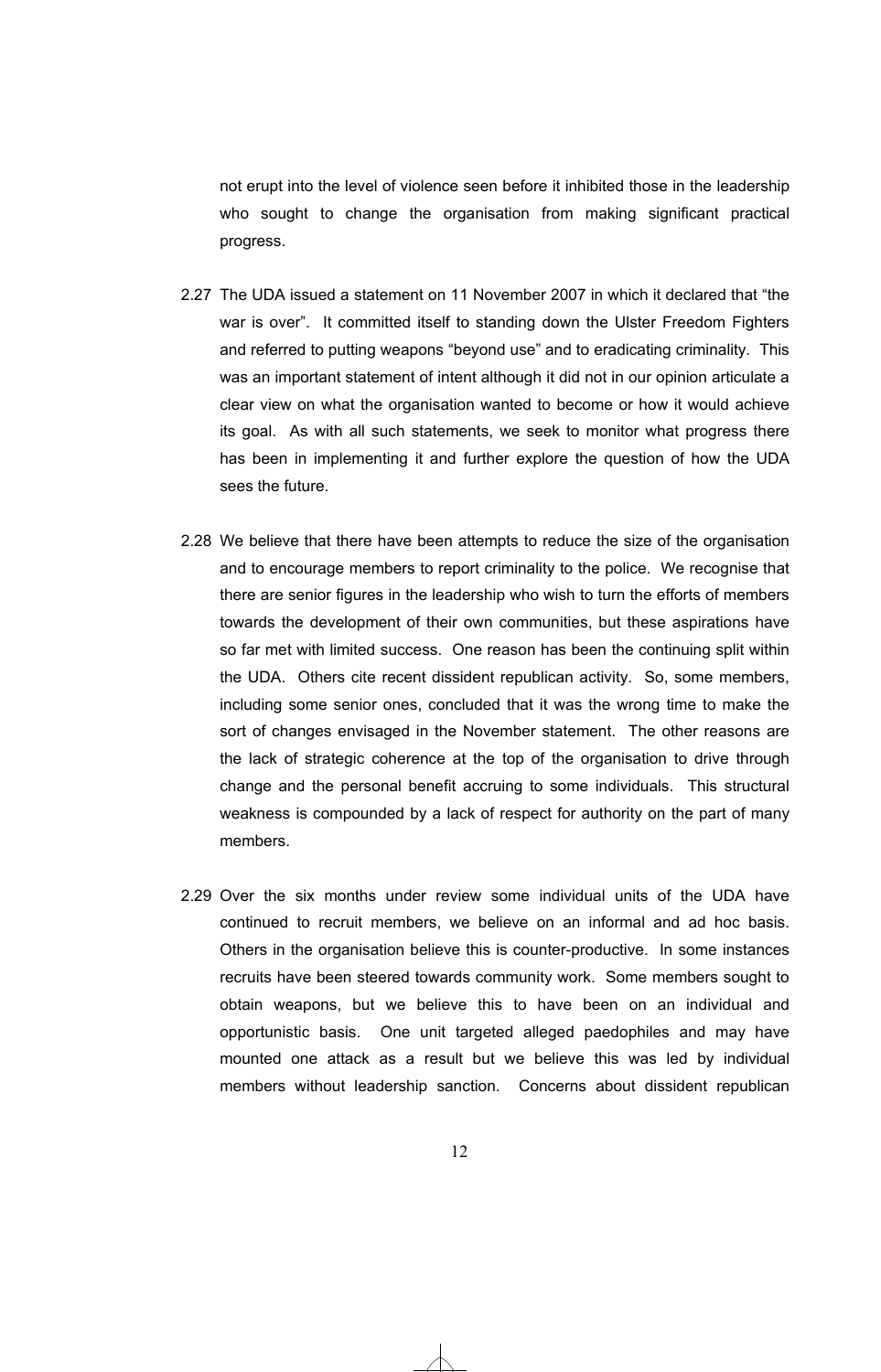activity led to some members being asked to gather intelligence should there be an attack on loyalists, but we believe this was for protective purposes and we are aware of nothing to indicate that any attack resulted. UDA members were involved in a number of assaults but the instances of violence between the factions were in our view the result of personal grudges and were not directed by the leadership. The split within the organisation has led to occasions on which members have gathered to intimidate members of the rival faction and some have gathered intelligence with a view to intimidating rival families. In January 2008 we believe that a senior local member (but not we think the UDA's Inner Council) authorised the public humiliation of two alleged offenders.

- 2.30 Criminality remains widespread amongst UDA members and some of the offences are serious. The offences include drug dealing, extortion, the sale of counterfeit goods and loan sharking. We believe that the proceeds are generally for personal benefit. This activity is despite the efforts of some in the leadership to reduce the incidence of crime, including through the expulsion of members. The impact of these efforts has however been limited.
- 2.31 We conclude therefore that so far the impact of the November 2007 UDA statement has been limited. It was an important declaration of intent despite the absence of a clear strategy for transforming the organisation into a peaceful and law abiding body, and in so far as it went it was welcome. But the UDA will be judged on delivery. Moreover, so far (notwithstanding press reports of a limited act of decommissioning by the South East Antrim faction) there has been no attempt to make progress towards decommissioning across the organisation as a whole.

### *Ulster Volunteer Force (UVF) and Red Hand Commando (RHC)*

2.32 In our Seventeenth Report we described the May 2007 UVF statement as a "major turning point". We found that the statement was being implemented through the organisation; for example, some members had been expelled for breaching it while others had been allowed to leave, and we were aware of no overall challenge to the leadership although there were some pockets of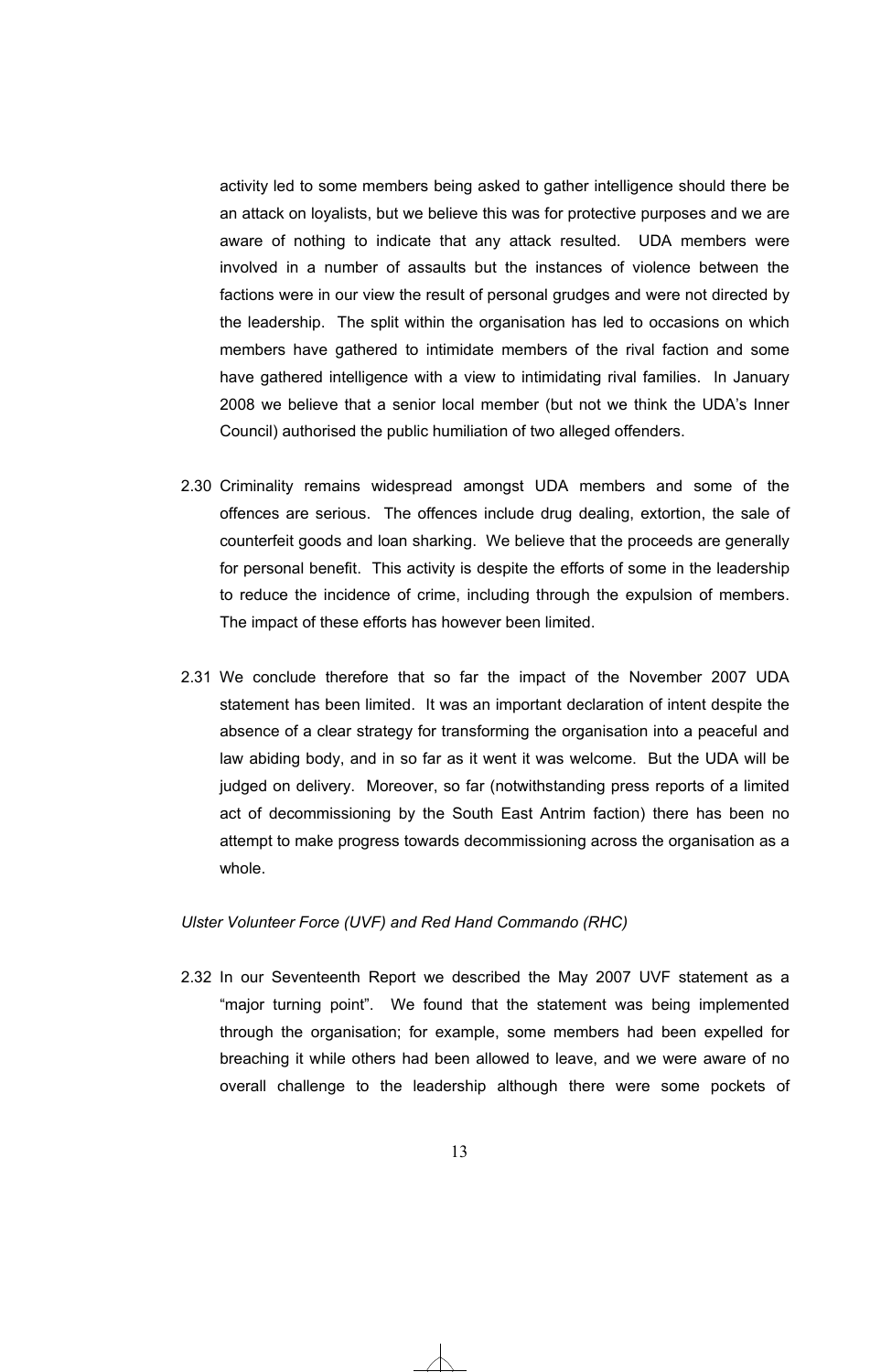resistance to its strategy. We had seen no evidence of terrorist-type activity. We noted however that in some places the organisation might seek to retain a small residual capability to respond to future attacks and we pointed out that its members had been responsible for about a third of the paramilitary attacks attributable to loyalists. We also said that the question of decommissioning remained.

- 2.33 Our assessment on this occasion has not changed in its essentials. We believe that the leaders of the organisation continue to pursue their statement of 3 May 2007, for example by downsizing the organisation, centralising weapons and reducing the incidence of criminality on the part of members. For this purpose a limited paramilitary structure remains in place. As we said in our previous report, the UVF is not ready to decommission arms.
- 2.34 We have no indication that the organisation has recruited or trained people. Such intelligence gathering as there has been was directed against possible informants and dissident republicans and we are not aware of any attacks occurring as a result. Individual members of the organisation have sought to procure weapons, probably on an opportunistic basis, but in our view this has not been as a result of any decision by the leadership to increase the UVF's stocks, and indeed the leadership has taken some action against offending members on the weapons issue. There have been a few assaults attributable to members. And notwithstanding the efforts of the leadership to reduce criminality, some UVF members continue to be involved in serious criminal activity. The offences include drug dealing, extortion, money laundering and the sale of counterfeit goods. We believe the proceeds are for personal rather than organisational benefit.
- 2.35 We therefore conclude that the UVF remains on the path set out in the May 2007 statement and that there has been further progress along it. We are satisfied that the leadership is committed to further development in this direction. But more remains to be done, above all in respect of decommissioning.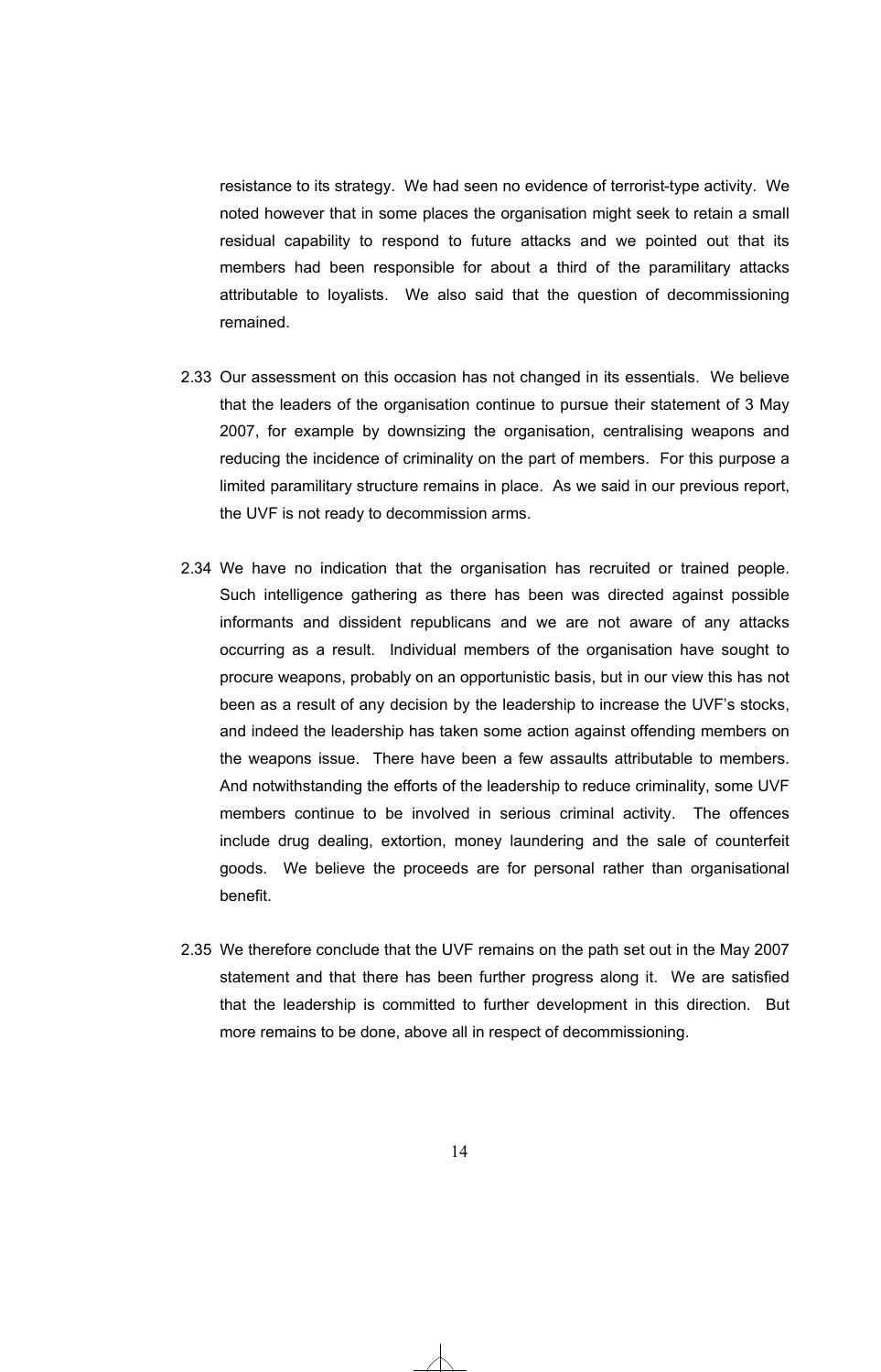2.36 Overall, in the light of what we have said above, we think that the British Government should revisit the question of the despecification of the UVF.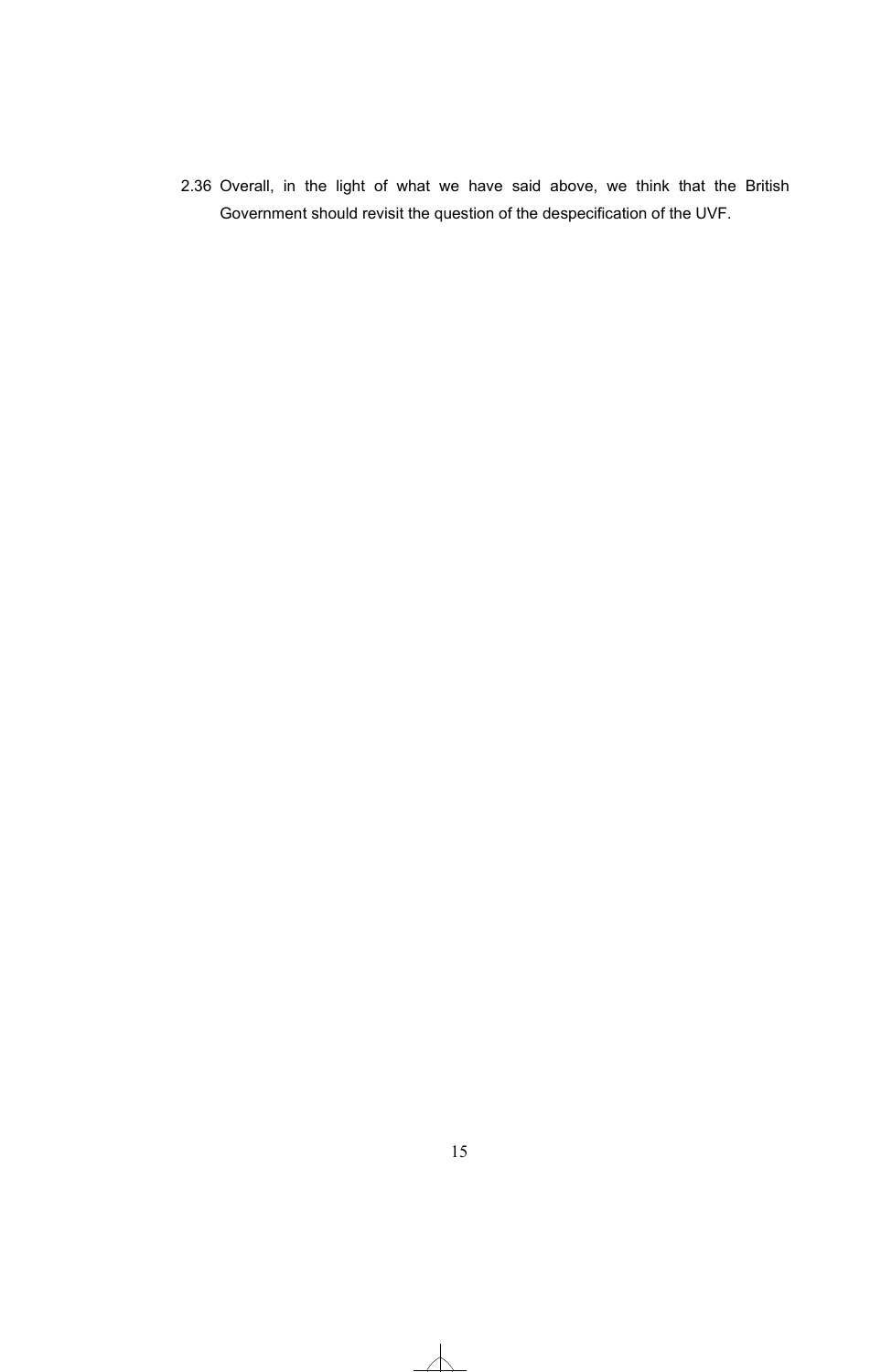### **3. PARAMILITARY GROUPS: THE INCIDENCE OF VIOLENCE**

- 3.1 Article 4 requires us to monitor trends. In this section we set out information on the six months 1 September 2007 to 29 February 2008 set against similar information for earlier six month periods.
- 3.2 We must once again emphasise the unavoidable limitations of any statistical examination of the incidence (and indeed, as we note in paragraph 1.4 above, the attribution) of paramilitary violence. These statistics include only those acts of violence which come to the notice of the police, and not all incidents are reported. It is not possible to quantify intimidation short of violence, which may also not be reported. And nothing we say about the statistics can adequately convey the dreadful experiences of the victims and their families.

| 3.3 Over the period from 1 March 2003 to 29 February 2008 we believe that the |  |  |  |  |  |  |  |
|-------------------------------------------------------------------------------|--|--|--|--|--|--|--|
| number of <i>paramilitary murders</i> was as follows <sup>6</sup> :           |  |  |  |  |  |  |  |

|                     | 1 Sept 07-<br>29 Feb 08 | 1 Mar $-$<br>31 Aug 07 | 1 Sept 06 -<br>28 Feb 07 | 1 Mar -<br>31 Aug 06 | 1 Sept $05 -$<br>28 Feb 06 | 1 Mar -<br>31 Aug 05 | 1 Sep 04 -<br>28 Feb 05 | 1 Mar $-$<br>31 Aug 04 | 1 Sept 03 -<br>29 Feb 04 | 1 Mar $-$<br>31 Aug 03 |
|---------------------|-------------------------|------------------------|--------------------------|----------------------|----------------------------|----------------------|-------------------------|------------------------|--------------------------|------------------------|
| <b>CIRA</b>         |                         | $\overline{2}$         |                          |                      |                            |                      |                         |                        |                          |                        |
| <b>INLA</b>         |                         | 1                      |                          |                      |                            |                      |                         |                        |                          |                        |
| LVF                 |                         |                        |                          |                      |                            |                      |                         |                        |                          |                        |
| ONH                 |                         |                        |                          |                      |                            |                      |                         |                        |                          |                        |
| PIRA                |                         |                        |                          |                      |                            |                      |                         |                        |                          |                        |
| <b>RIRA</b>         |                         |                        |                          |                      |                            |                      |                         |                        |                          | 1                      |
| UDA                 |                         |                        |                          |                      | 2                          |                      | 4                       |                        | 1                        | 1                      |
| UVF                 |                         |                        |                          |                      |                            | 4                    |                         | 2                      | 1                        |                        |
| Not<br>attributable |                         |                        |                          |                      |                            |                      |                         |                        |                          | $\overline{2}$         |
| <b>TOTAL</b>        |                         | 3                      | 0                        | 0                    | $\overline{2}$             | 5                    |                         | 3                      | $\overline{2}$           | 5                      |

3.4 We have the following comments on paramilitary murders:

<sup>-</sup> $6$  In successive earlier reports we included extensive annotations to the following table, for example indicating why we had not included particular murders. We discontinued this practice in our Twelfth Report in October 2006 and we refer readers to those earlier reports for the full details.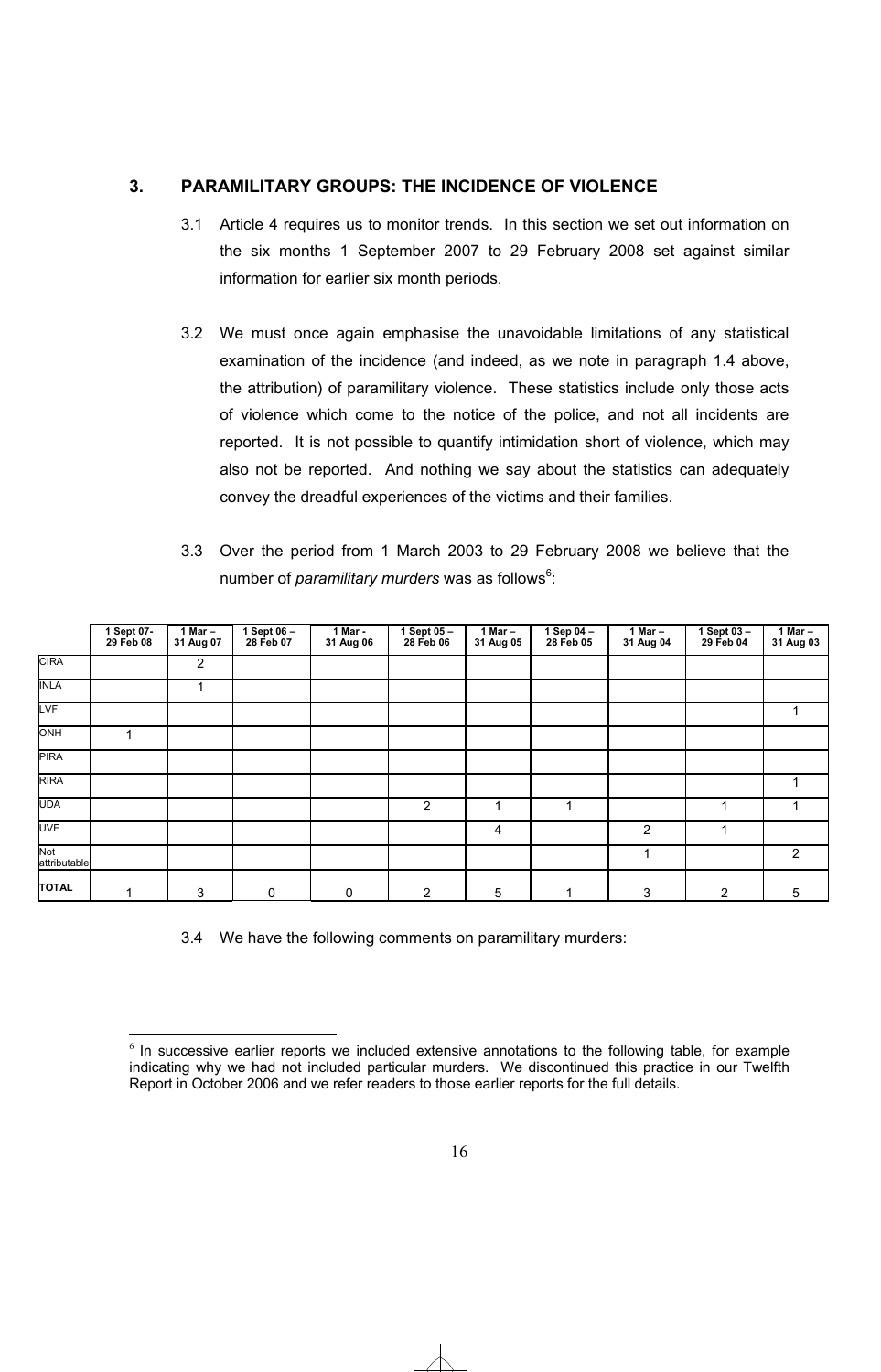- The one murder in the period under review represents a reduction compared with the preceding six months, which had seen the highest number in two years. This is the first time we have attributed a murder to ONH; it was apparently the result of an internal dispute;
- We do not attribute the killing of Paul Quinn to PIRA and have therefore not classified it as paramilitary. We set out our reasons for this assessment in Section 4 below;
- We make the same comment on the murder of Denis Donaldson in County Donegal in April 2006 as we have since we first referred to it two years ago: we are unable to attribute responsibility for it<sup>7</sup>. The investigation is still continuing.

The following paramilitary murder took place in the period 1 September 2007 to 29 February 2008;

Andrew Burns, murdered 12 February 2008.

3.5 The number of *casualties of paramilitary shootings and assaults* from 1 March 2003 to 29 February 2008 was as follows:

### **Shooting Casualties**

| Responsible<br>Group | <b>Sept 07-</b><br>29 Feb 08 | Mar-<br>31 Aug 07 | Sept 06-<br>28 Feb 07 | 1 Mar-<br>31 Aug 06 | Sept 05 -<br>28 Feb 06 | Mar-<br>31 Aug 05 | Sep 04-<br>28 Feb 05 | ' Mar-<br>31 Aug 04 | Sept 03-<br>29 Feb 04 | 1 Mar-<br>31 Aug 03 |
|----------------------|------------------------------|-------------------|-----------------------|---------------------|------------------------|-------------------|----------------------|---------------------|-----------------------|---------------------|
| Lovalist             |                              |                   |                       | 14                  | 36                     | 36                | 37                   | 39                  | 69                    | 34                  |
| Republican           | 6                            |                   |                       |                     |                        |                   |                      |                     | 19                    | 35                  |
| <b>TOTAL</b>         |                              |                   | 10                    | 18                  | 38                     | 40                | 44                   | 50                  | 88                    | 69                  |

<sup>-</sup><sup>7</sup> We first referred to the murder of Denis Donaldson in paragraph 3.5 of our Tenth Report, April 2006. We have referred to it in the corresponding sections on the incidence of paramilitary violence in every subsequent report on paramilitary activity.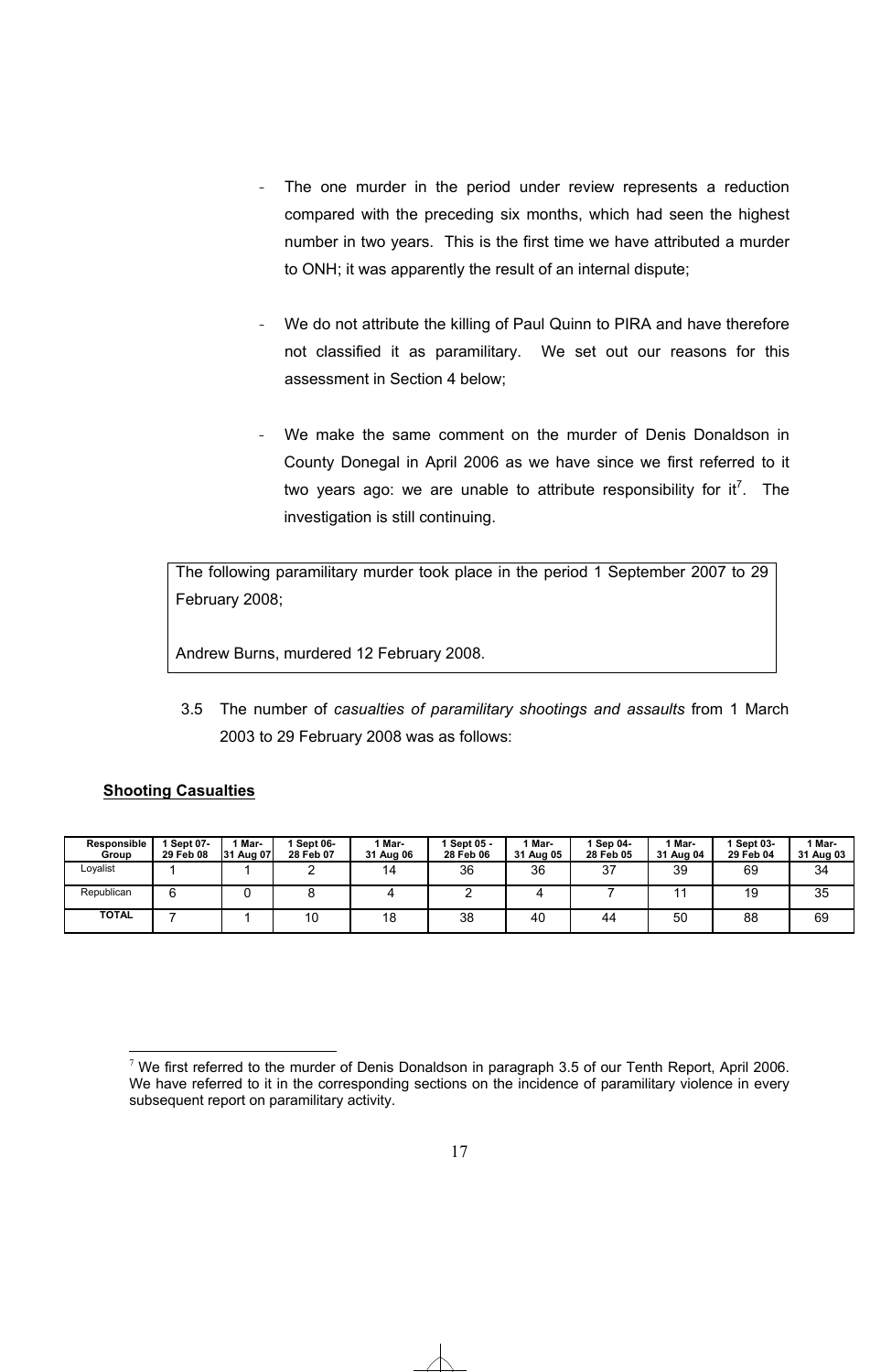### **Assault Casualties**

| Responsible<br>Group | <b>Sept 07-</b><br>29 Feb 08 | 1 Mar-<br>31 Aug 07 | Sept 06-<br>28 Feb 07 | ' Mar-<br>31 Aug 06 | Sept 05-<br>28 Feb 06 | 1 Mar-<br>31 Aug 05 | Sep 04-<br>28 Feb 05 | Mar-<br>31 Aug 04 | <b>Sept 03-</b><br>29 Feb 04 | 1 Mar-<br>31 Aug 03 |
|----------------------|------------------------------|---------------------|-----------------------|---------------------|-----------------------|---------------------|----------------------|-------------------|------------------------------|---------------------|
| Loyalist             | 25                           | 10<br>ں ا           | 14                    | 19                  | 20                    | 39                  | 29                   | 42                | 57                           | 46                  |
| Republican           |                              |                     |                       |                     |                       | 16                  | 25                   | 18                | 26                           | 24                  |
| TOTAL                | 29                           | 16                  | 19                    | 28                  | 26                    | 55                  | 54                   | 60                | 83                           | 70                  |

- 3.6 In our Seventeenth Report we were able to say that the number of shooting casualties between 1 March and 31 August 2007 was by far the lowest since we started our analysis in March 2003. Regrettably, in the six months under review the total increased from 1 to 7, although this is still the second lowest number we have reported and it confirms the generally lower levels of casualties from shooting attacks which became apparent in the middle of 2006. In the latest period six of these were the casualties of attacks by dissident republicans, of which two were on off-duty PSNI officers. None were the result of attacks by PIRA. One person was the casualty of a loyalist attack – the same as in the preceding six months and equal to the lowest ever figure in this category.
- 3.7 The figures for the casualties of assaults also increased the first time this has happened for eighteen months. Some 86% of the casualties were the victims of loyalist paramilitary activity. It is less clear to us than it was in the past how many of these assaults were carried out under the direct instructions or authority of the leadership.
- 3.8 The following graphs include the monthly figures we have previously published, extended by six months to 29 February 2008.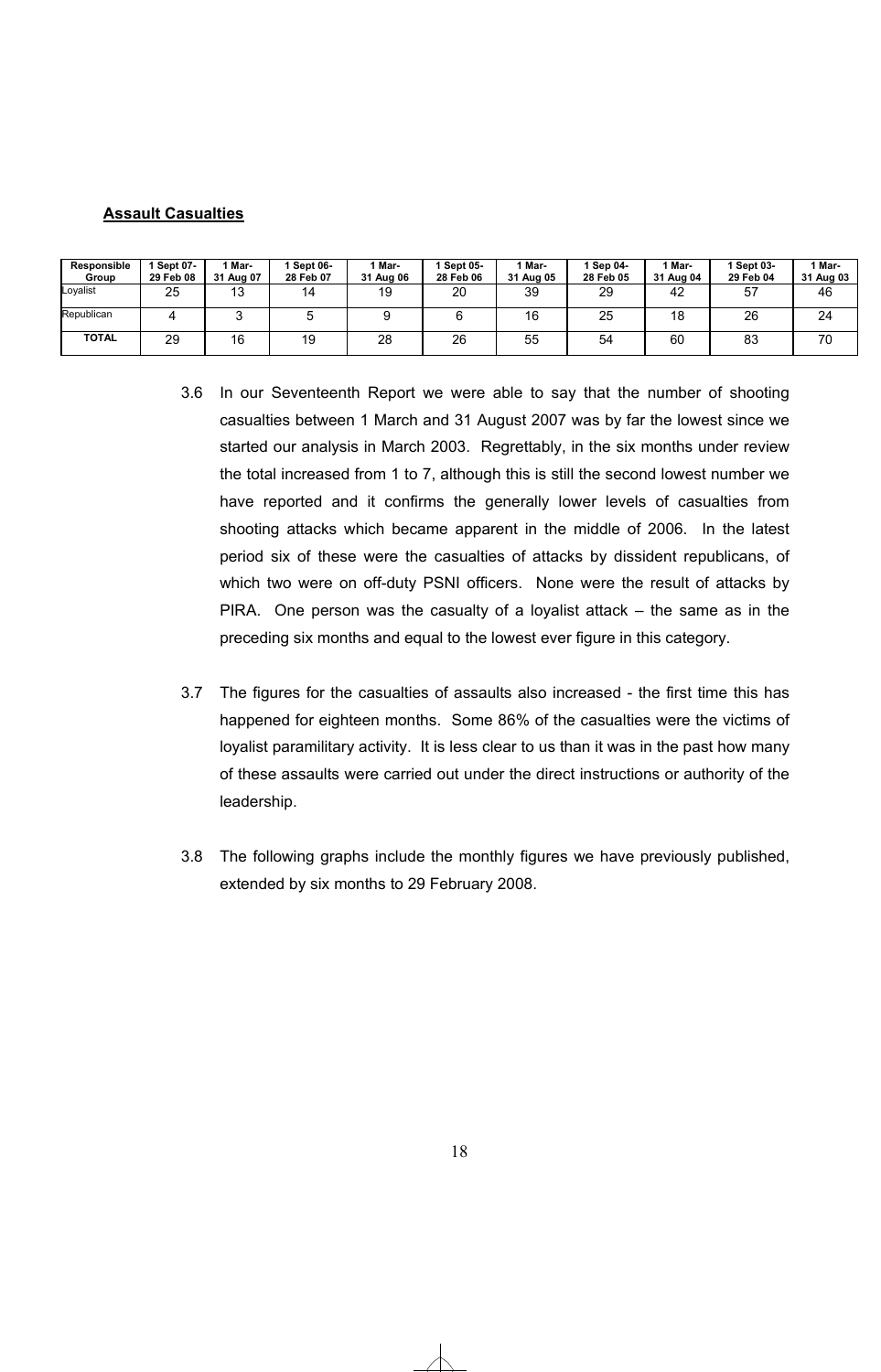





**LOYALIST REPUBLICAN**

**LSITKAO1** →

╉

**REPUBLICAN** 

19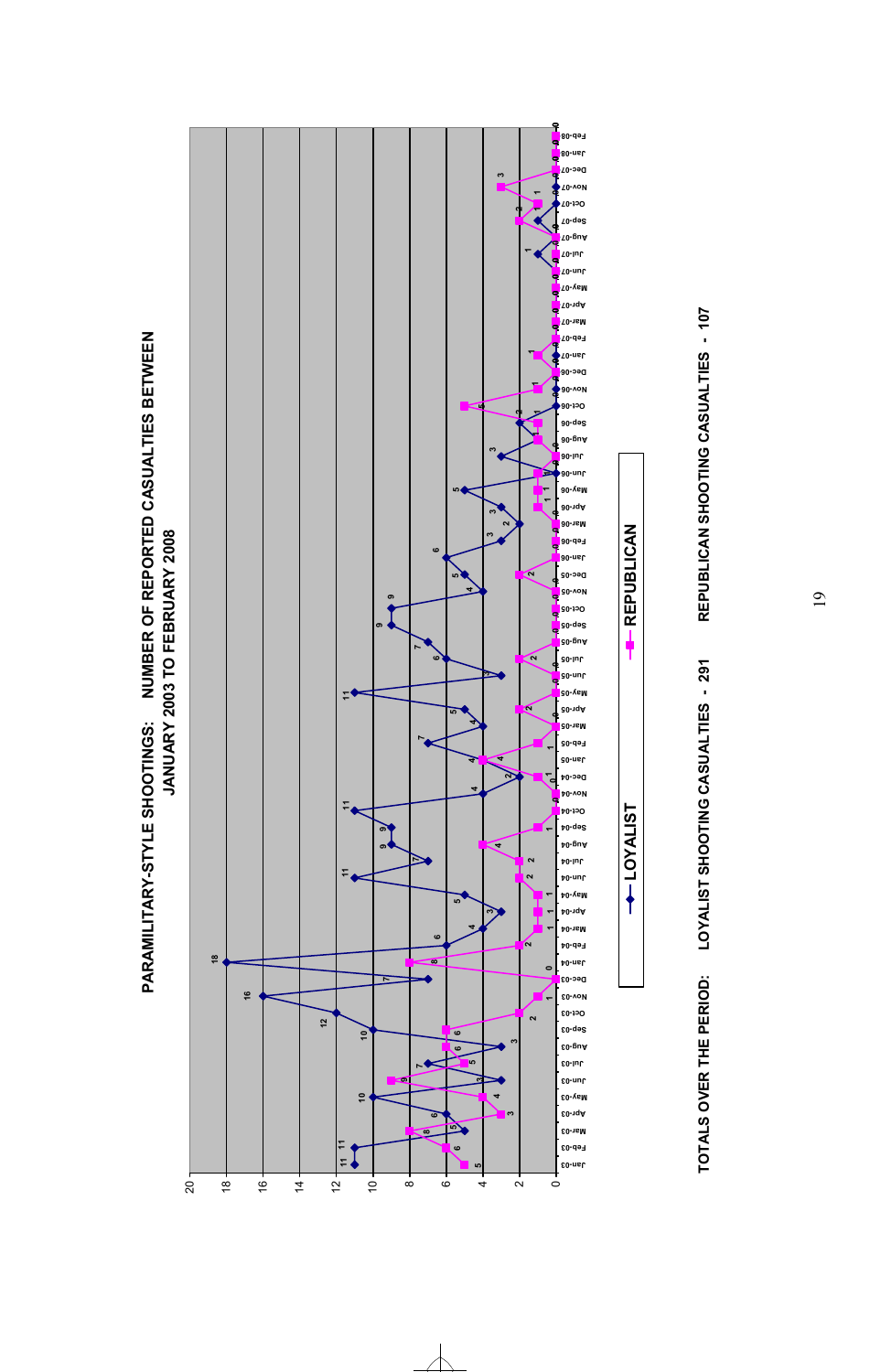

 $\sim$ 





**TOTALS OVER THE PERIOD: LOYALIST PARAMILITARY ASSAULTS - 317 REPUBLICAN PARAMILITARY ASSAULTS - 140**LOYALIST PARAMILITARY ASSAULTS - 317 TOTALS OVER THE PERIOD:

# REPUBLICAN PARAMILITARY ASSAULTS - 140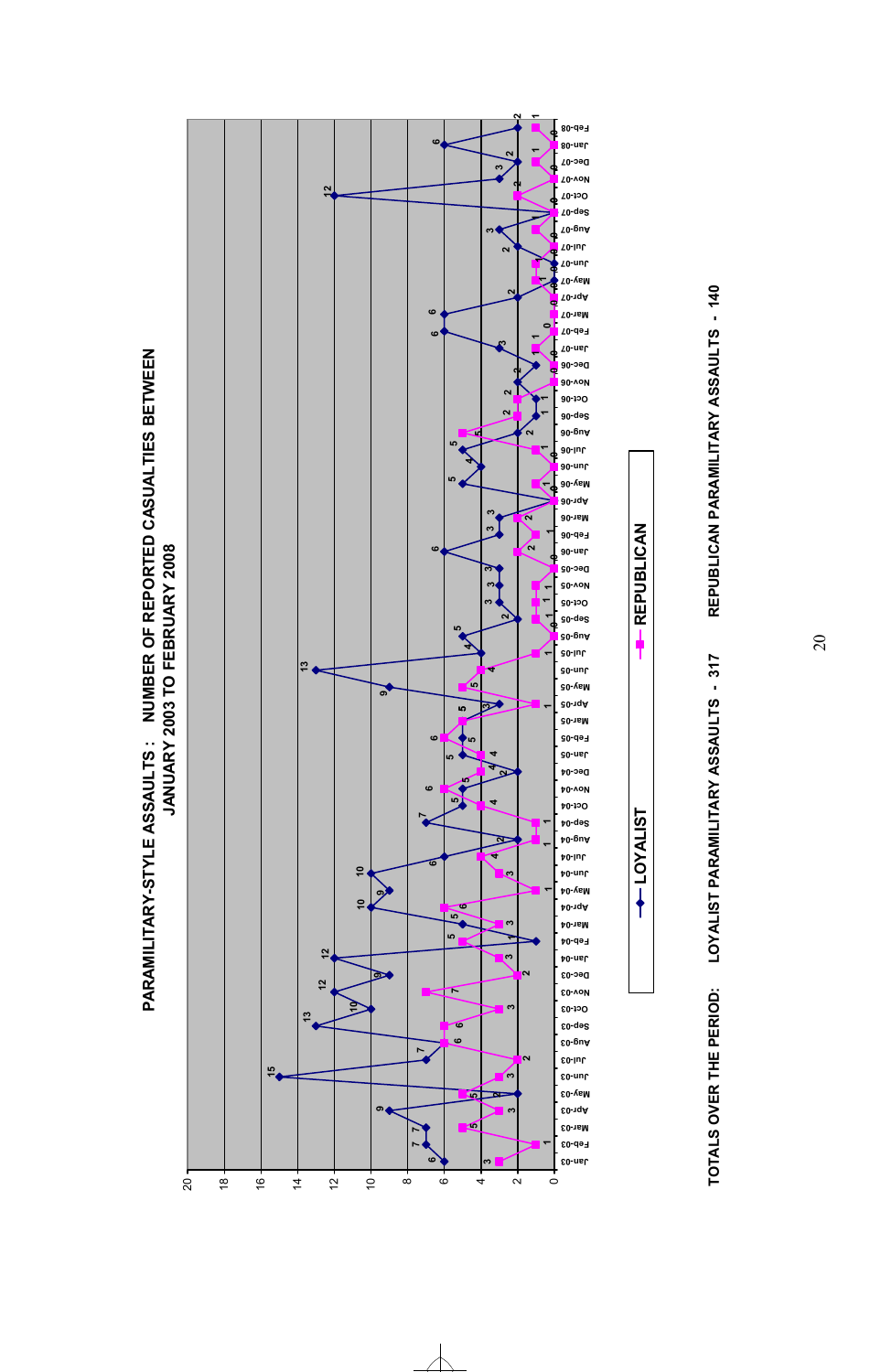### *Conclusions*

- 3.9 In our last two Article 4 reports we have sounded a cautionary note<sup>8</sup>. Because there are few paramilitary attacks compared with most of the period on which we have reported, small movements in the figures result in considerable percentage changes. The conclusions we set out below illustrate the trends and enable readers to make comparisons with our earlier reports, but **the percentages must therefore be interpreted with care**.
- 3.10 Our conclusions for the six months 1 September 2007 to 29 February 2008 are:
	- **There was 1 paramilitary murder in the period under review, as compared with 3 in the preceding six month period;**
	- **The number of casualties from both shootings and assaults increased from 17 to 36, an increase of 112% when compared with the preceding six month period. Compared with the same six month period in 2006-07 it has risen from 29 to 36, an increase of 24%.**
	- **The combined figure of shooting and assault casualties from loyalist attacks – 26 – was 12 higher than that in the preceding six month period, which had been the lowest for any such period on which we have reported. This represents an increase of 86%. It compares with a figure of 16 in the same period in 2006-07, against which it is an increase of 63%. In the latest period the total was made up of 1 shooting casualty (the same as in the preceding six months) and 25 assault casualties (13 in the preceding six months);**
	- **The combined figure for the shooting and assault casualties of republican attacks – 10 – was 7 higher than in the preceding six month period, which had been by far the lowest which we had reported. It thus more than doubled compared with the preceding six month period. In the same period in 2006-07 the total had been 13, compared with which the latest figure is a decrease of 23%. On**

 $\overline{a}$ <sup>8</sup> IMC Fifteenth Report, April 2007, paragraph 3.9. IMC Seventeenth Report, November 2007, paragraph 3.14.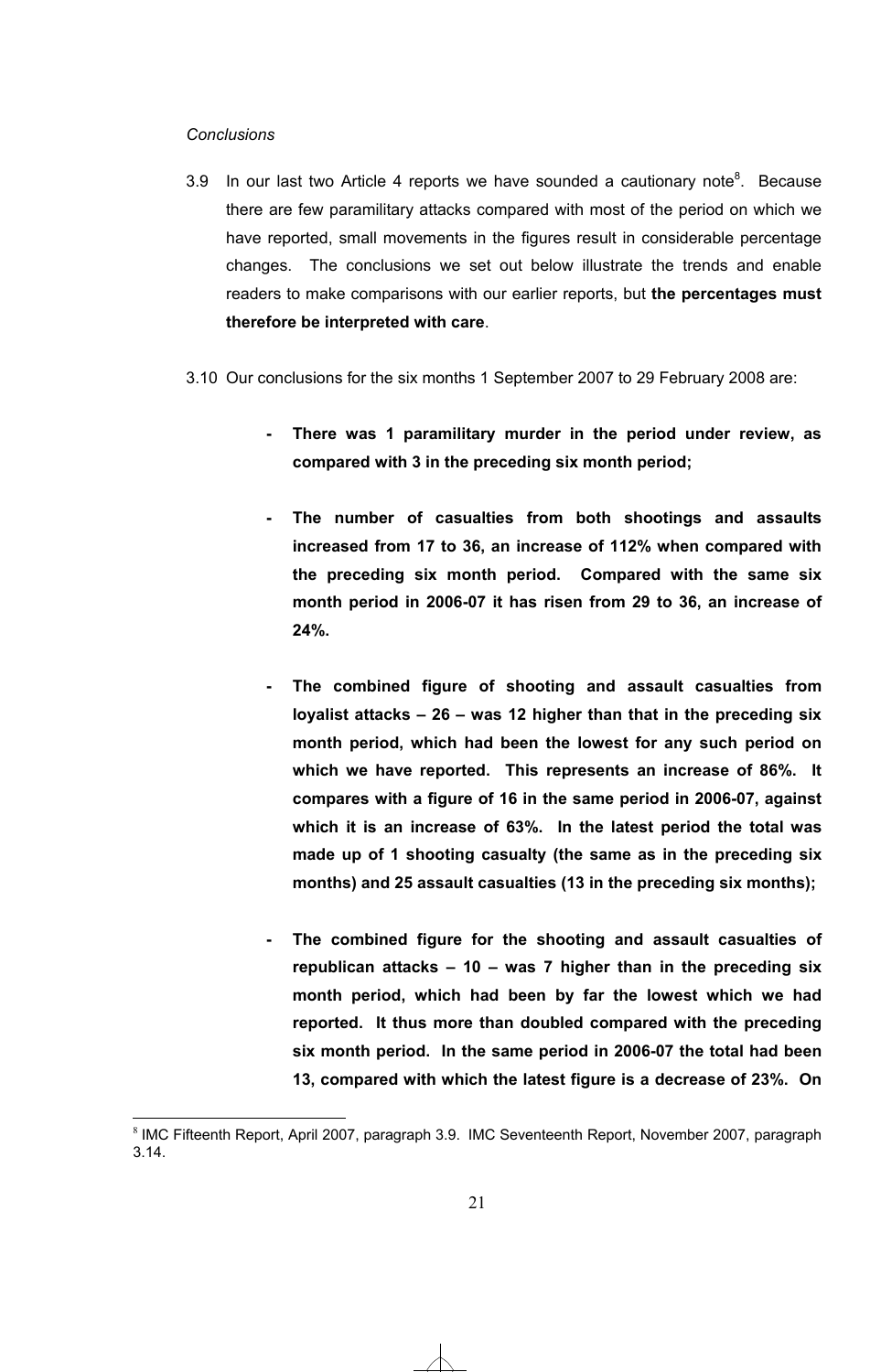**this occasion the total is made up of 6 shooting casualties and 4 assault casualties;** 

- **Averaged out for all paramilitary groups, there was 1 victim every 5 days;**
- **Dissident republicans caused 86% of the 7 shooting casualties whilst loyalists caused 86% of the 29 assault casualties;**
- **PIRA was not responsible for any of the casualties of republican attacks;**
- **The changes may be summarised as follows:**

### *Loyalist Groups*

- **The number of shooting casualties 1 was the same as in the preceding six month period, and down by 50% from 2 to 1 compared with the same period in 2006-07;**
- **Assault casualties were up by 92% from 13 to 25 compared with the preceding six month period, and up by 79%, from 14 to 25 compared with the same period in 2006-07;**

### *Republican Groups*

- **Shooting casualties were up from 0 to 6 compared with the preceding six month period, and down by 25% from 8 to 6 compared with the same period in 2006-07;**
- **Assault casualties were up by 33% from 3 to 4 compared with the preceding six month period, and down by 20% from 5 to 4 compared with the same period in 2006-07.**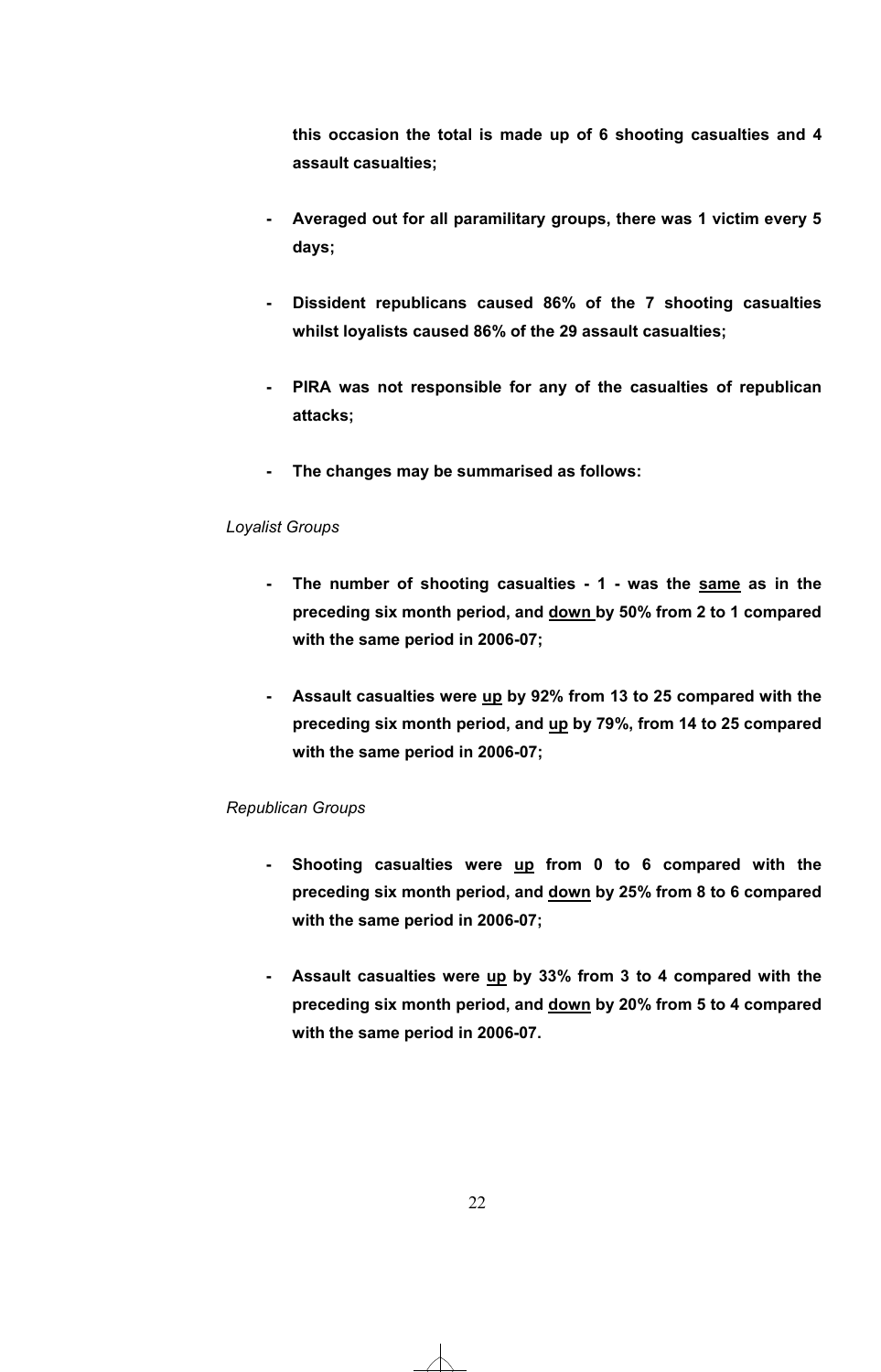### **4. THE KILLING OF PAUL QUINN**

- 4.1 Paul Quinn, a young resident of Cullyhanna, County Armagh, was beaten to death on 20 October 2007 in County Monaghan. In addition to the tragic loss of life and the grief it has caused for Paul Quinn's family the killing has given rise to speculation about the part which PIRA may or may not have played. It is because of this that we think it is right to comment at some length. We must emphasise however that we are constrained in what we can say about the incident lest we might possibly prejudice future legal proceedings $9$ .
- 4.2 Within these constraints, our assessment of the incident is as follows:
	- We think that the attack on Paul Quinn was planned and carried out by local people and that it arose from local disputes. Whatever the immediate reason for the killing certain aspects of these disputes go back some time and were not unconnected with continuing illegal activity;
	- A number of people were involved in the incident although they did not all necessarily play a part in the actual killing. Amongst those involved were people who had in various ways been associated with the PIRA at a local level, including as members of the organisation. Some of these people were accustomed over a substantial period of time to exercising considerable local influence, collectively and individually. This would have led such people to expect what they would consider as appropriate respect from others and to being able to undertake their activities – including criminal ones – without interference; they would find it very difficult to accept any waning in this influence and respect;
	- The killing was clearly contrary to the instructions and strategy of the leadership of PIRA. It was also contrary to the interests of PIRA and to those of Sinn Féin. We are aware of no evidence linking the leadership of PIRA to the incident. In public statements and in debates in the Dáil

 $\overline{a}$  $9$  Apart from our own wish not to say anything which might result in guilty people escaping justice, we are formally required not to act in a prejudicial way. Article 13 of the International Agreement under which we are established says that "The Commission shall not do anything in carrying out its functions which might…have a prejudicial effect on any proceedings which have, or are likely to be, commenced in a court of law." The same Article also obliges us to avoid saying anything which might "put at risk the safety or life of any person".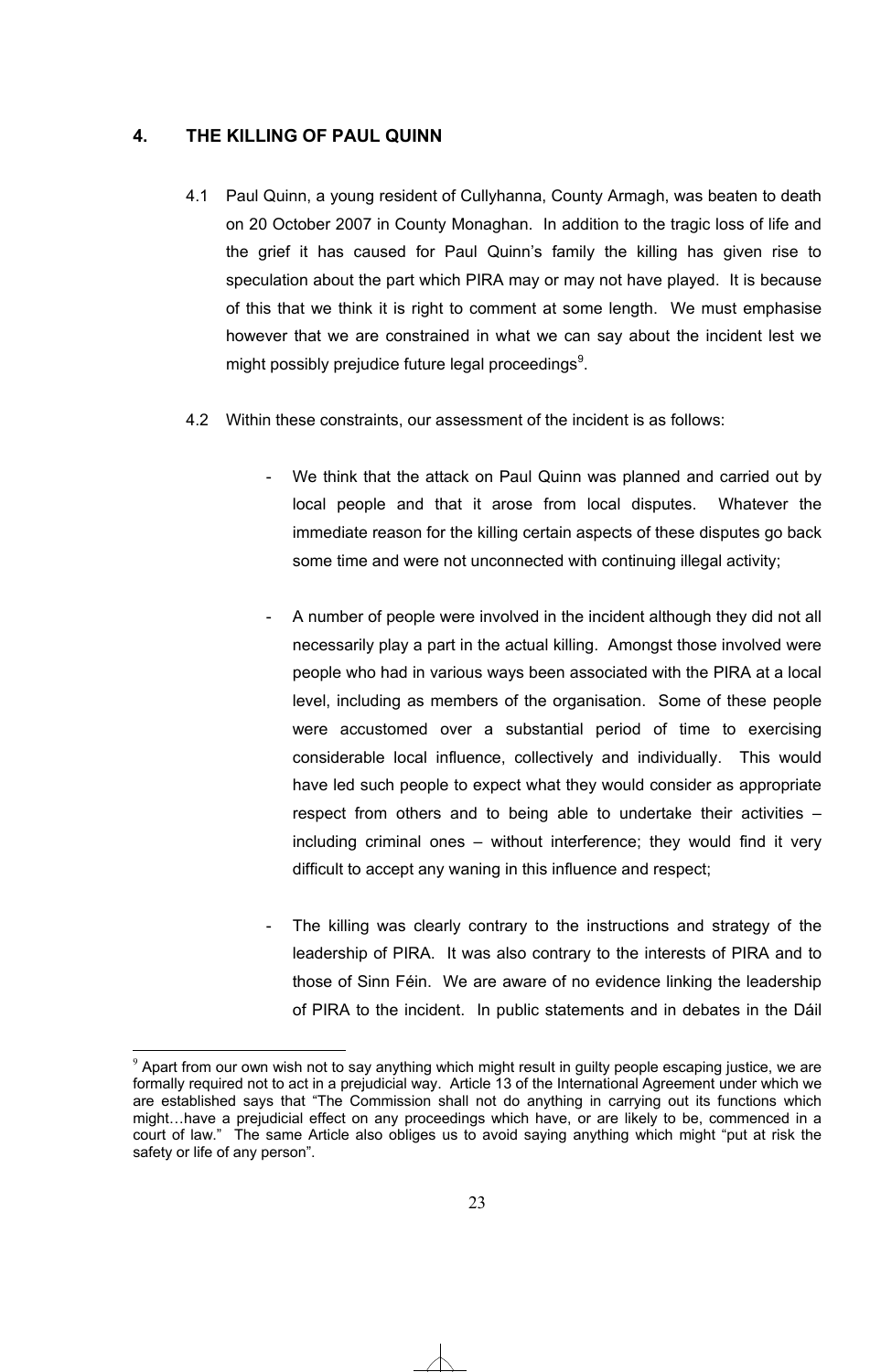and the Northern Ireland Assembly senior members of Sinn Féin have condemned the killing and have called on people to give any information they have to AGS and the PSNI.

- 4.3 In Section 3 above we do not attribute the killing to  $PIRA^{10}$ . This is for several reasons: the local and personal nature of its roots; the absence of indications either of organisational sanction or that it was in the interests of PIRA; and because it was contrary to the declared policy which PIRA has been following for over two years. We are reinforced in this view by the subsequent public remarks to which we refer above. The fact that some local members or former members or associates of the organisation were involved in the incident does not in our view justify attributing it to PIRA. In reaching this conclusion we are applying the standards we have consistently followed in respect of all kinds of paramilitary incidents, and to which we have referred in the past<sup>11</sup>.
- 4.4 We recognise that the involvement of local members or former members or associates of the organisation in the way we have described is bound to raise questions about the level of control exercised by the leadership of PIRA. The PIRA leadership has had some difficulties in the past in exercising authority in South Armagh. Looking more widely in Ireland North and South we do not find evidence to suggest that this recent rejection of instructions is a general problem.
- 4.5 We wish to express our sympathy for the family and friends of Paul Quinn and our admiration for the courage they have shown in the face of this tragedy. We also applaud the way in which they have publicly opposed any suggestion of retaliation and have called on people to give any information to the police so that due process may be followed and justice may be done.

 $\overline{a}$ 

 $10$  Please see paragraph 3.4 above.<br> $11$  In our Seventh Report in October 2005 we examined the question of the attribution of incidents to paramilitary groups and set out the tools we were using to help us reach assessments in individual cases. We continue to follow that thinking, though we have refined it further in the light of experience. It has guided us on this occasion. Paragraphs 2.6 – 2.9 and Annex VIII of the Seventh Report refer.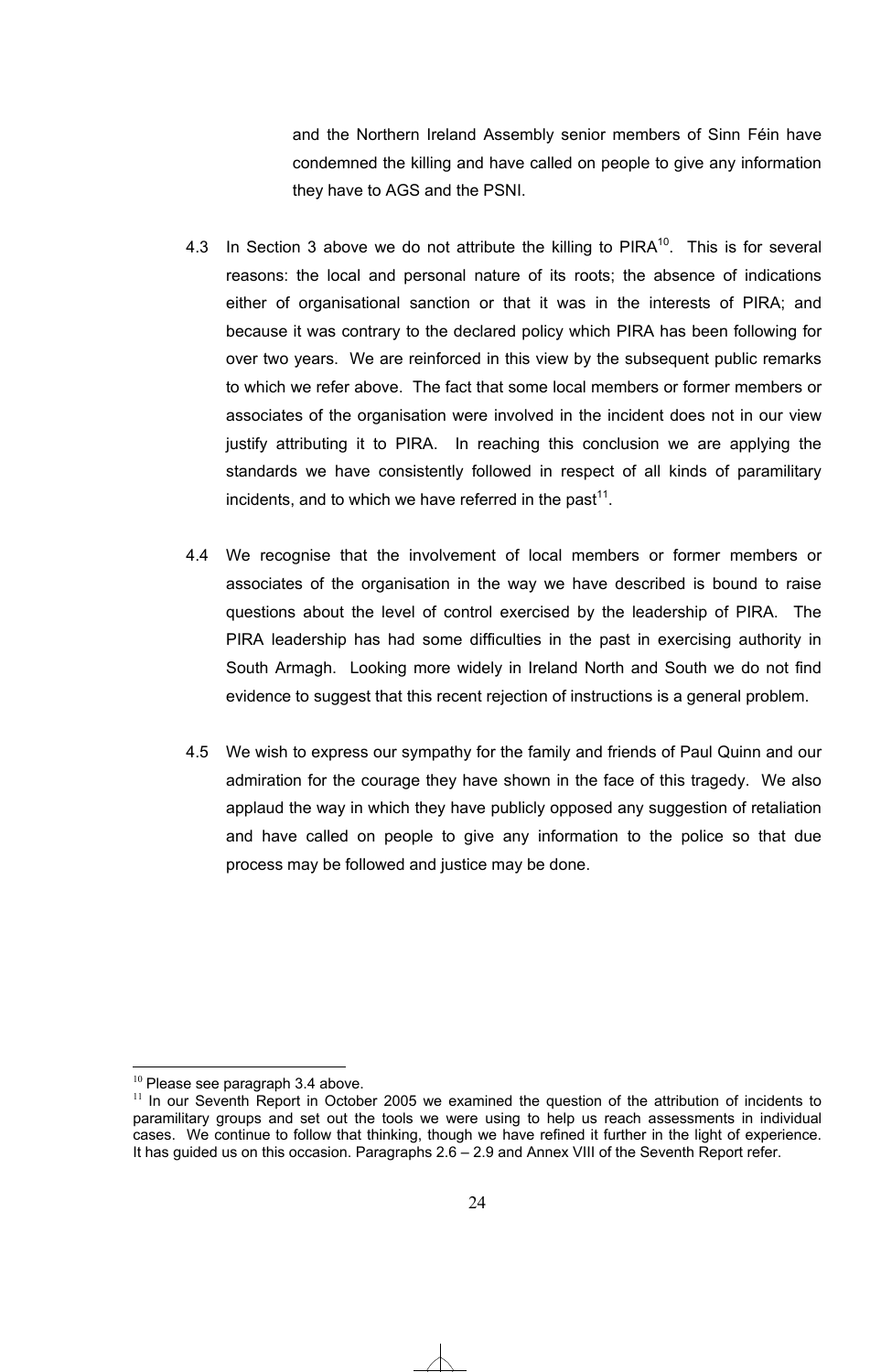### **5. LEADERSHIP**

- 5.1 Article 4 of the International Agreement requires us to assess whether the leadership of paramilitary groups is directing illegal activities or seeking to prevent them.
- 5.2 We continue to apply here the standards we think should be observed by people in positions of leadership in political parties and in groups associated with paramilitary groups which we originally set out in the Spring of  $2005<sup>12</sup>$ . They are that those in leadership should articulate their opposition to all forms of illegality, should exert their influence against members of paramilitary groups who had not given up crime, and should give clear support to the criminal justice system.
- 5.3 These standards remain relevant to Sinn Féin in respect of PIRA, the Progressive Unionist Party (PUP) in respect of the UVF, and the Ulster Political Research Group (UPRG) in respect of the UDA.
- 5.4 In our Seventeenth Report we gave special attention to the loyalist leadership and emphasised the importance of the decommissioning of weapons. We raised the question of how long loyalist paramilitaries should be entitled to the protections of the decommissioning legislation and suggested that amongst factors in answering it were the extent to which the situation in Northern Ireland might be considered normal and the extent to which the organisations had assumed the characteristics of associations of criminals rather than terrorist groups<sup>13</sup>.

### *Sinn Féin and PIRA*

 $\overline{a}$ 

5.5 We referred only briefly to Sinn Féin in our Seventeenth Report and do the same here. We said then that our earlier view on the firm commitment of the Sinn Féin leadership to the political strategy had been reinforced by its entry into the Northern Ireland Executive and by its increasing engagement with the institutions of policing and criminal justice. On this occasion we are reinforced in this opinion by two things. The election of people who had been active in PIRA to positions

<sup>&</sup>lt;sup>12</sup> IMC Fifth Report, May 2005, paragraphs 1.15-1.17 and 8.9-8.10.<br><sup>13</sup> The key protections are freedom from prosecution in decommissioning and the fact that decommissioned weapons are not subject to forensic testing. These protections are contained in the Northern Ireland Arms Decommissioning Act 1997 for Northern Ireland and the Decommissioning Act 1997 for Ireland.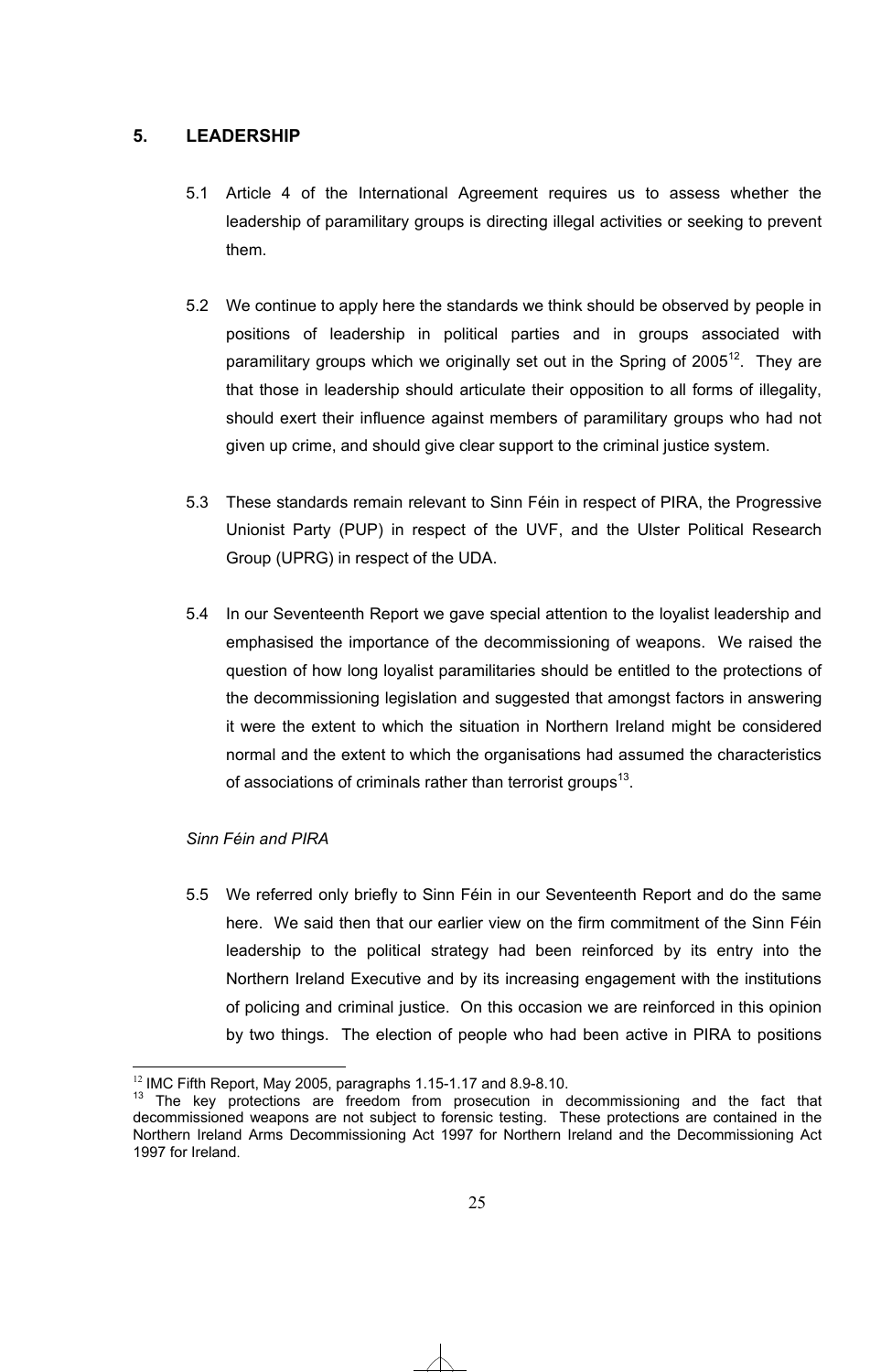within Sinn Féin during the period under review is clear evidence of the continuing integration of PIRA members into democratic politics<sup>14</sup>. The second factor is the firm public support for the devolution of justice and policing which the leadership of Sinn Féin has given over this period.

### *The PUP and the UVF*

- 5.6 In our previous report we said we did not doubt that the PUP had played its part in bringing the UVF to the "major turning point" of its May 2007 statement and we noted that the leadership of the UVF was implementing a clear strategy. The main outstanding question was the decommissioning of weapons.
- 5.7 The leadership of the UVF remains committed to its statement of May 2007. As we point out in paragraphs 2.32 – 2.36 above, the implementation of the statement is proceeding. There has been no progress over the decommissioning of arms. This remains a challenge for the leadership and difficult so far as some members are concerned. However, the fact remains that weapons are no longer a source of strength, they are a liability. Having played its part in bringing the UVF to its May 2007 statement, we hope that the PUP will exert any influence it has to encourage the organisation to move further, including on decommissioning.

### *The UPRG and the UDA*

- 5.8 In our previous report we said that despite the good intentions of some senior figures the pace of change had been far too slow and the leadership in both the so-called mainstream and in the South East Antrim faction had not demonstrated their ability to deliver action which was anything like sufficient. There was no sign that decommissioning was an early prospect.
- 5.9 We set out our views on the UDA in paragraphs 2.25 2.31 above. The six months under review in this report have not witnessed the same level of fractious and violent tensions within the UDA as the previous six months but the overall picture so far as leadership is concerned is largely unchanged. The divisions within the UDA remain and there is no sign of their being healed in the near future. There is no indication that the pattern or level of crime committed by members of

 $\overline{a}$  $14$  We refer to this issue more fully in paragraph 2.19 above.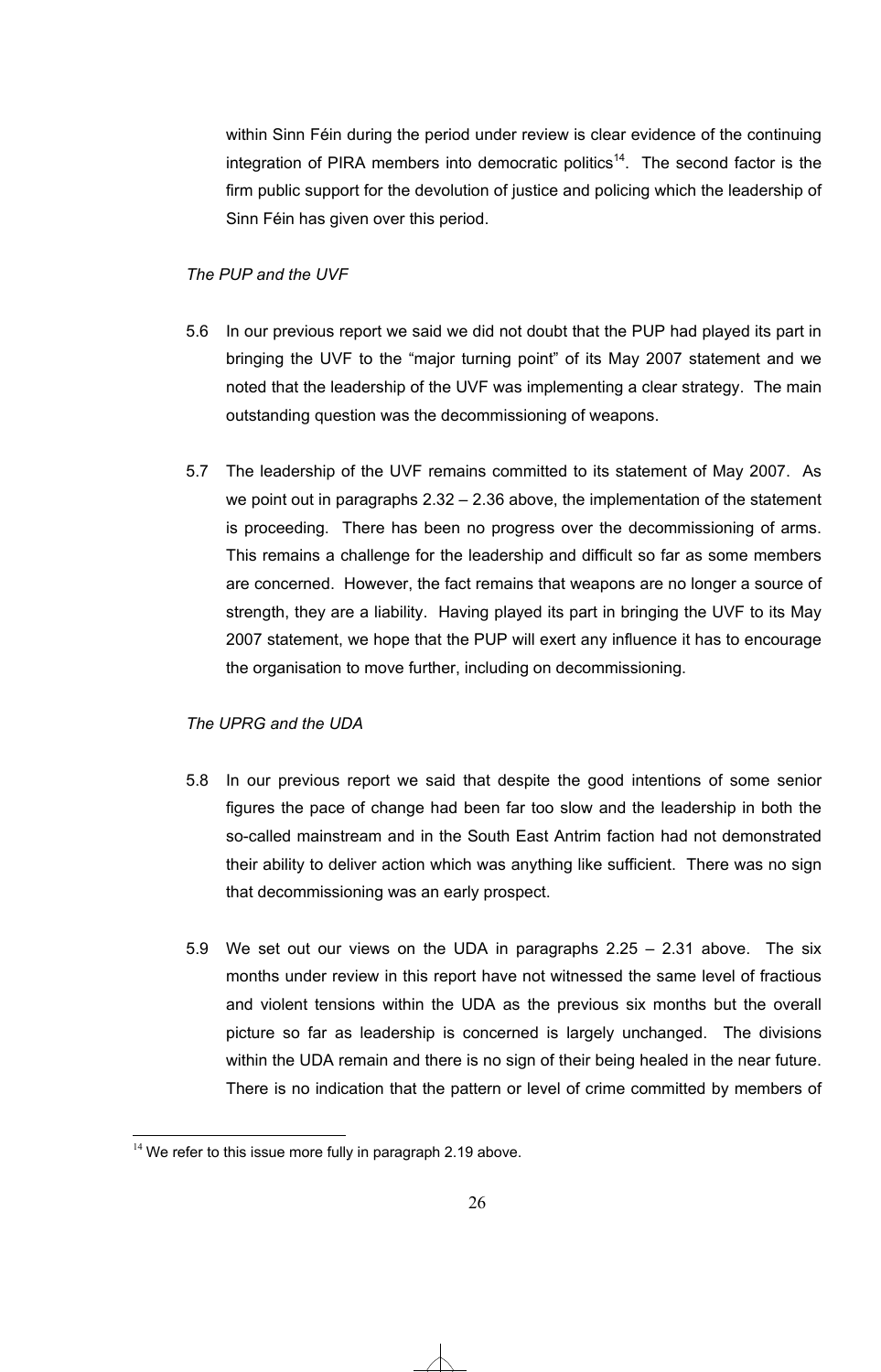the UDA has substantially reduced. There seems no prospect at the moment of any progress on decommissioning. At the same time senior figures remain committed to changing the UDA's direction and to promoting the development of local communities, including through the active participation of their members.

5.10 The leadership of the UDA and the UPRG thus stand in much the same position that they have for some considerable time: a genuine belief in a change of direction and in the need for the communities in which the UDA has its roots to achieve economic and social development; very few indications of any real capacity either to heal divisions or to change the organisation or its members in the fundamental ways which are necessary; and a clear unwillingness to grasp the decommissioning nettle. In short, it is a leadership high on good intentions, and we recognise some significant frustration on their part on the issue of delivery. The capacity (including strategic capacity) to deliver on what really matters remains uncertain, as does the degree to which they actually represent the community as distinct from personal or organisational concerns.

### *The Challenge to the Loyalist Leaders*

5.11 The war is over, as loyalist leaders themselves recognise. Paramilitary groups can have no conceivable role to play in Northern Ireland in the future. Their continued existence can only serve to restrain the development so desperately needed in the communities in which they have their roots. We have often said we accept that transition is a difficult and messy process. Even so, we believe that leaders should now be saying clearly that they are opposed to the use of violence, that the time has come for members to move on to other things and that they are free to leave and to make their contribution to their communities in other ways. Those communities will prosper better if they can demonstrate to employers and investors that they are free of paramilitary influence. We hope they will rise to this challenge.

### *Wider Issues on Leadership*

5.12 In paragraphs 6.2 - 6.6 below we examine some issues to do with paramilitary leadership generally, putting them in the wider context of the position ten years after the Belfast Agreement.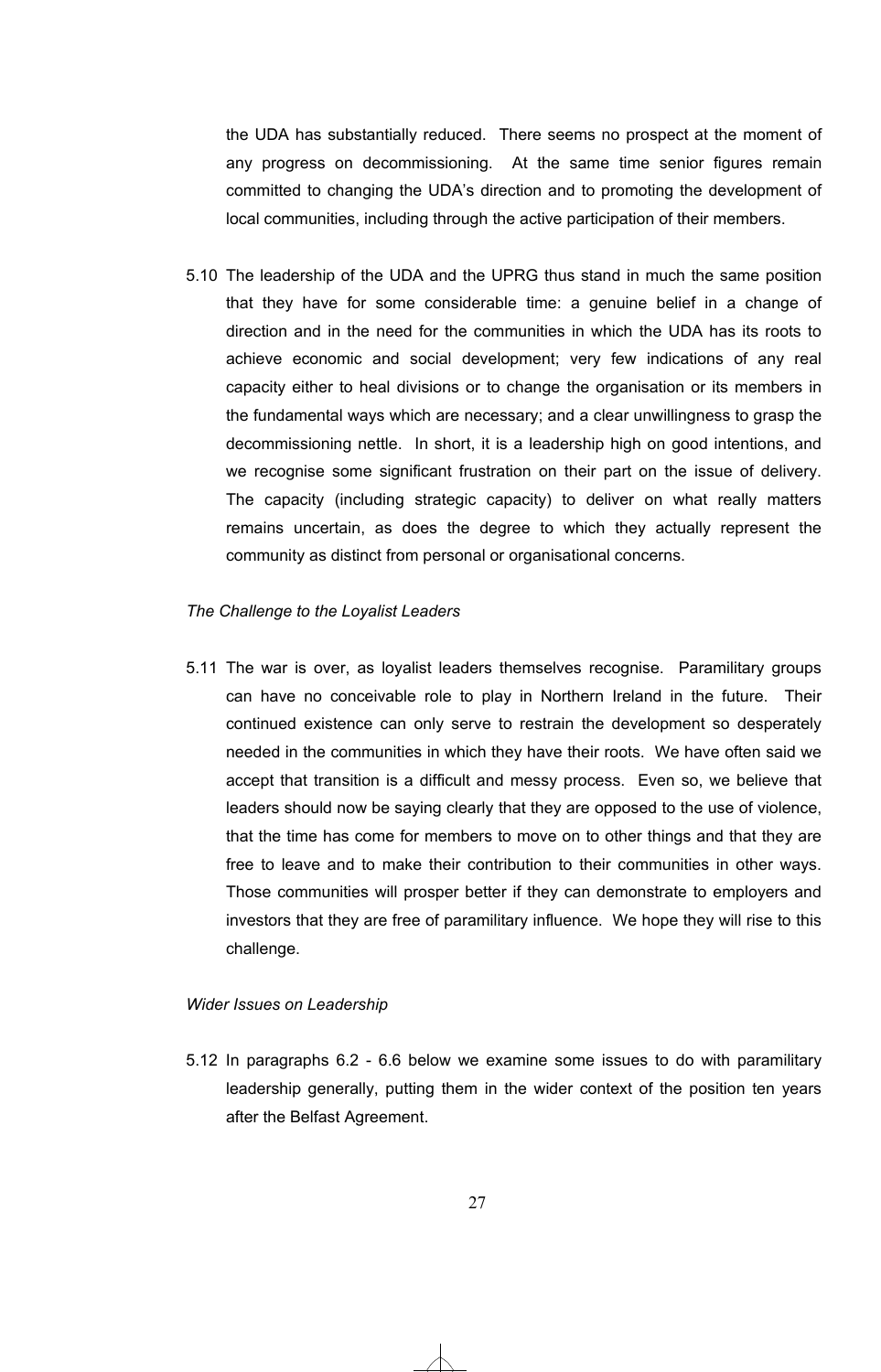### **6. NORMALISATION AND THE END OF TRANSITION**

6.1 Since our Seventh Report in October 2005 we have been reporting a number of developments, by far the most important being in respect of PIRA's pursuit of a political strategy<sup>15</sup>. Since then we have also raised several issues to do with both the process of transition for paramilitary groups and the implications of gradual normalisation. Very significant steps on the path to normalisation for Northern Ireland took place in July 2007 with the end of the British Army's Operation Banner and then about a year ago with the re-establishment of the Assembly and Executive.

### *The End of Transition*

- 6.2 Transition cannot continue indefinitely. We have repeatedly said that we understand how difficult change is bound to be for paramilitary groups. But there comes a point where reference to these difficulties starts to look as much an excuse for inaction as an explanation of slow progress. We feel that this point may be approaching in respect of paramilitary groups. The need to look beyond transition bears too on the institutions and mechanisms established to monitor and assist transition – of which we are but one.
- 6.3 For more than two years we have been able to report some significant but uneven changes on the part of the paramilitary groups. PIRA has transformed itself. The UVF has recently made very considerable strides in the right direction even though more needs to be done and it has not yet been able to take the further step of decommissioning. The UDA, despite the intentions of some in its leadership, has made limited progress and is still struggling to break free of its past. Amongst the dissident republicans we see neither much desire for change nor any early prospect of it.
- 6.4 It is now a decade since the Belfast Agreement. People are generally confident that things will not revert to the former troubles. The main outstanding issue is the devolution of policing and justice. When it comes it will be an enormous further step on the road to normality. But transition has to be more than just the establishment of previously envisaged

 $\overline{a}$ <sup>15</sup> IMC Seventh Report, October 2005.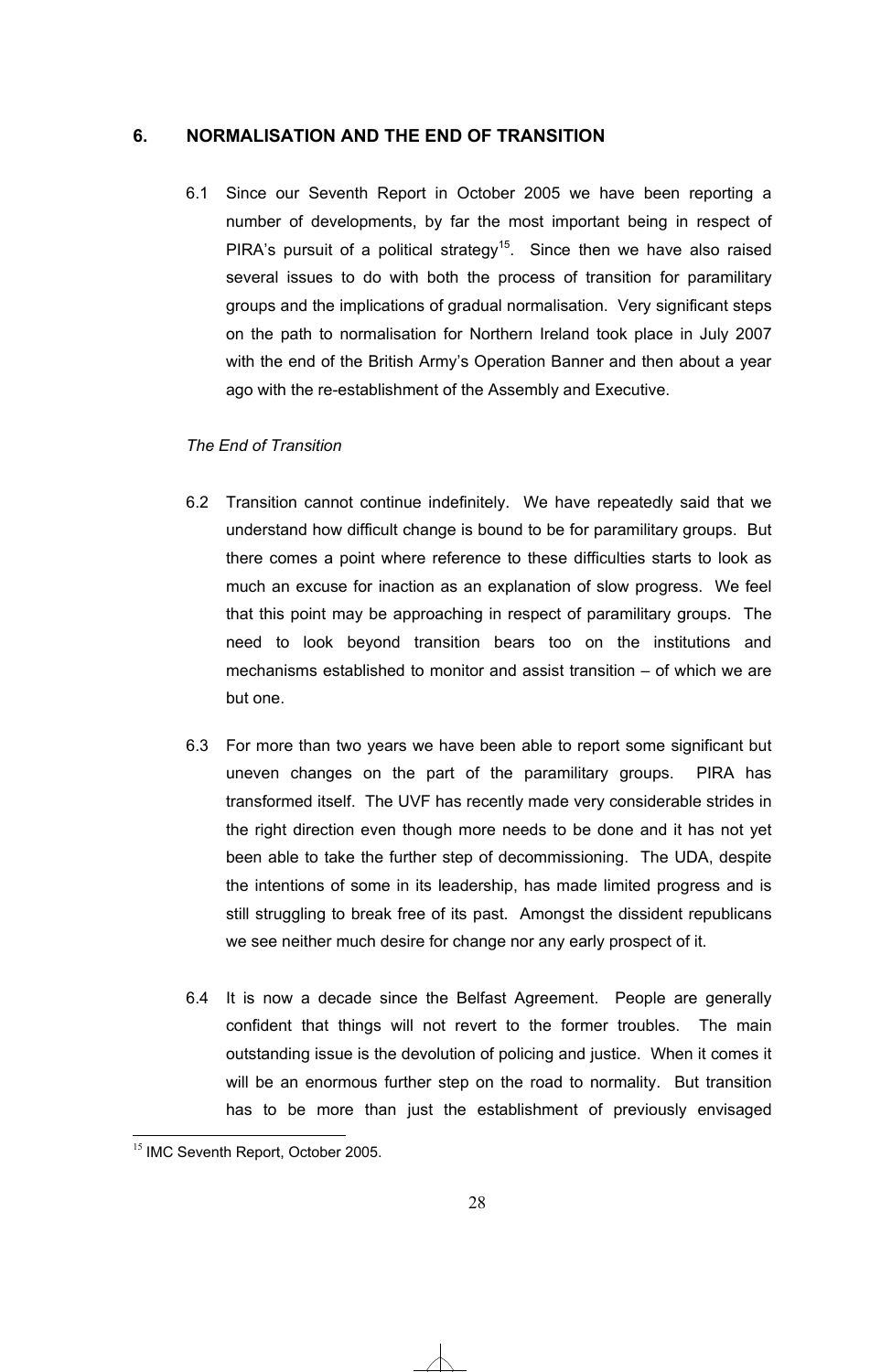institutional arrangements. Mechanisms which grew from earlier conflict, or which were designed to help people move away from that conflict, must also be put to bed before it will be possible to say that a state of normality has finally been reached.

- 6.5 So far as the paramilitary groups are concerned, they must obviously demonstrate that they have finally disposed of all their terrorist capabilities and weapons. We have previously recognised that to undertake and manage this change they must retain command and planning structures; no organisation can transform itself without personal and institutional leadership. But they do need to go further. Relinquishing the leadership structures appropriate to a time of armed conflict is the signal that they have emerged at the other end of the process. In so far as PIRA is concerned, we assess that in practice this transformation is all but complete.
- 6.6 In our previous report we raised the question of how long paramilitary organisations could go on expecting the comfort of the decommissioning legislation, which allows them to hand in arms free of the fear of prosecution and in the knowledge that they would not be subject to forensic testing<sup>16</sup>. The same thought extends beyond decommissioning to all the mechanisms of transition, including the IMC. The time must come, as normality is achieved, when none of these mechanisms are appropriate. This would mean that paramilitary organisations still retaining arms would have missed the decommissioning boat, and their members would have to expect to be dealt with simply as criminals whenever arms were found. Our function of monitoring paramilitary activities is also an abnormal one. Its objective, declared in Article 3 of the International Agreement which we have cited in every report, is "promoting the transition to a peaceful society and stable and inclusive devolved Government in Northern Ireland"<sup>17</sup>. The devolution of justice and policing would seem to us a further indication of progress towards this end.

 $\overline{a}$ 

<sup>&</sup>lt;sup>16</sup> IMC Seventeenth Report, November 2007, paragraph 4.8. The protections in the UK and Irish legislation are contained in the Northern Ireland Arms Decommissioning Act 1997 and the Decommissioning Act 1997 respectively.

 $17$  See paragraph 1.3 above.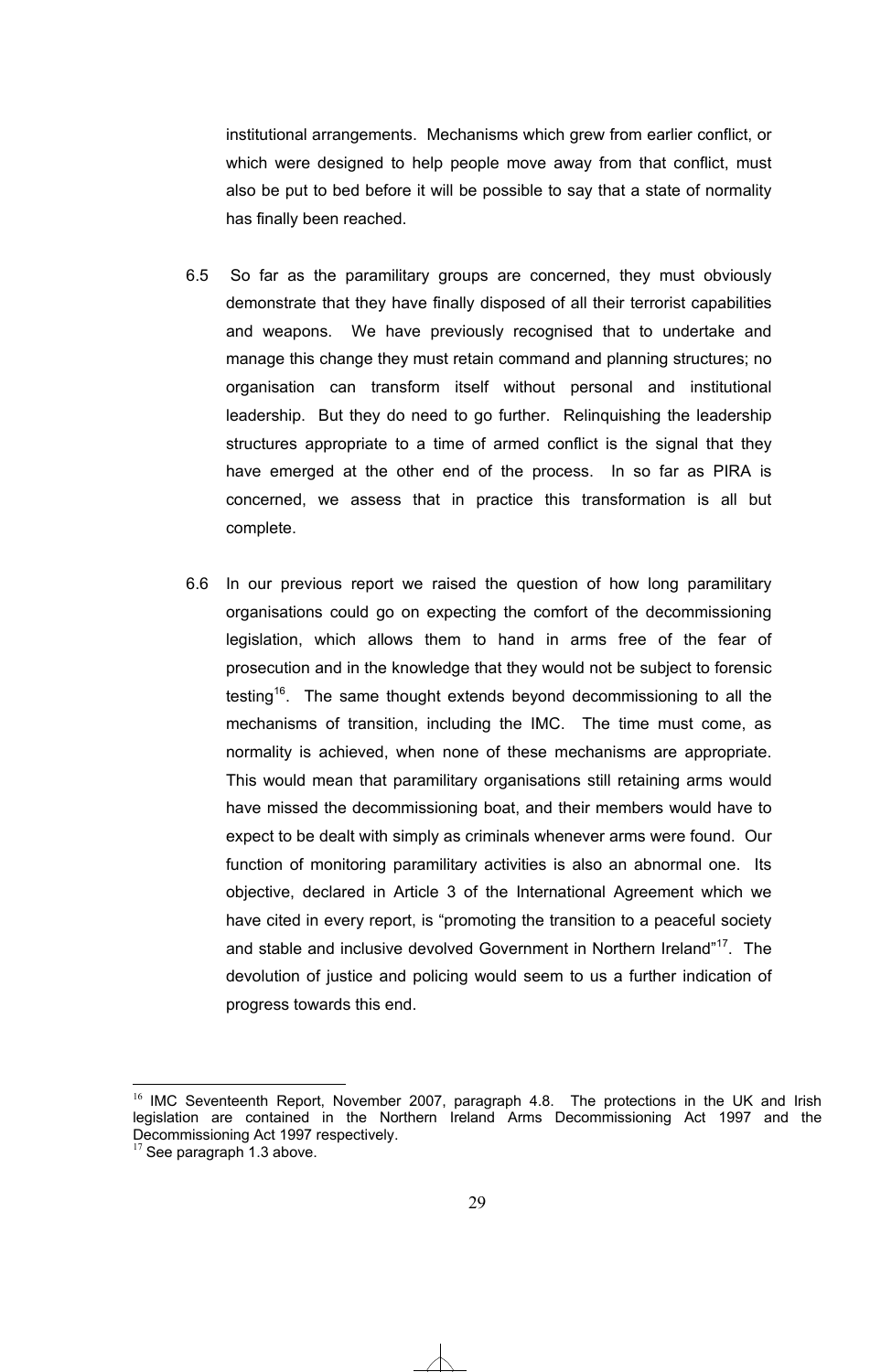## **INTERNATIONAL AGREEMENT BETWEEN THE GOVERNMENT OF THE UK AND THE GOVERNMENT OF IRELAND – ARTICLES 4 AND 7**

### **Article 4**

In relation to the remaining threat from paramilitary groups, the Commission shall:

- (a) monitor any continuing activity by paramilitary groups including:
	- i. attacks on the security forces, murders, sectarian attacks, involvement in riots, and other criminal offences;
	- ii. training, targeting, intelligence gathering, acquisition or development of arms or weapons and other preparations for terrorist campaigns;
	- iii. punishment beatings and attacks and exiling;
- (b) assess:
- i. whether the leaderships of such organisations are directing such incidents or seeking to prevent them; and
- ii. trends in security incidents.
- (c) report its findings in respect of paragraphs (a) and (b) of this Article to the two Governments at six-monthly intervals; and, at the joint request of the two Governments, or if the Commission sees fit to do so, produce further reports on paramilitary activity on an ad hoc basis.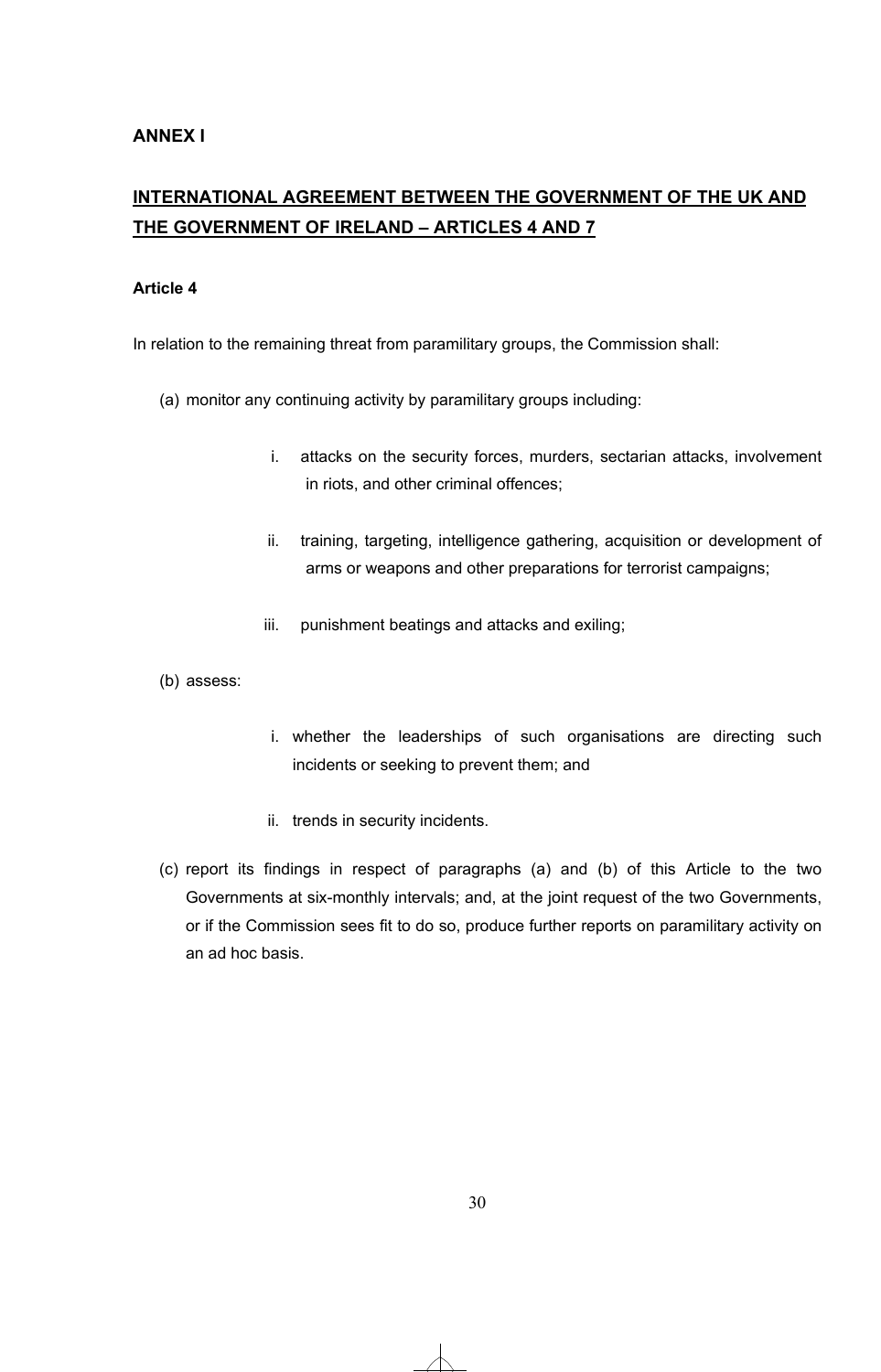### **Article 7**

When reporting under Articles 4 and 6 of this Agreement, the Commission, or in the case of Article 6(2), the relevant members thereof shall recommend any remedial action considered necessary. The Commission may also recommend what measures, if any, it considers might appropriately be taken by the Northern Ireland Assembly, such measures being limited to those which the Northern Ireland Assembly has power to take under relevant United Kingdom law.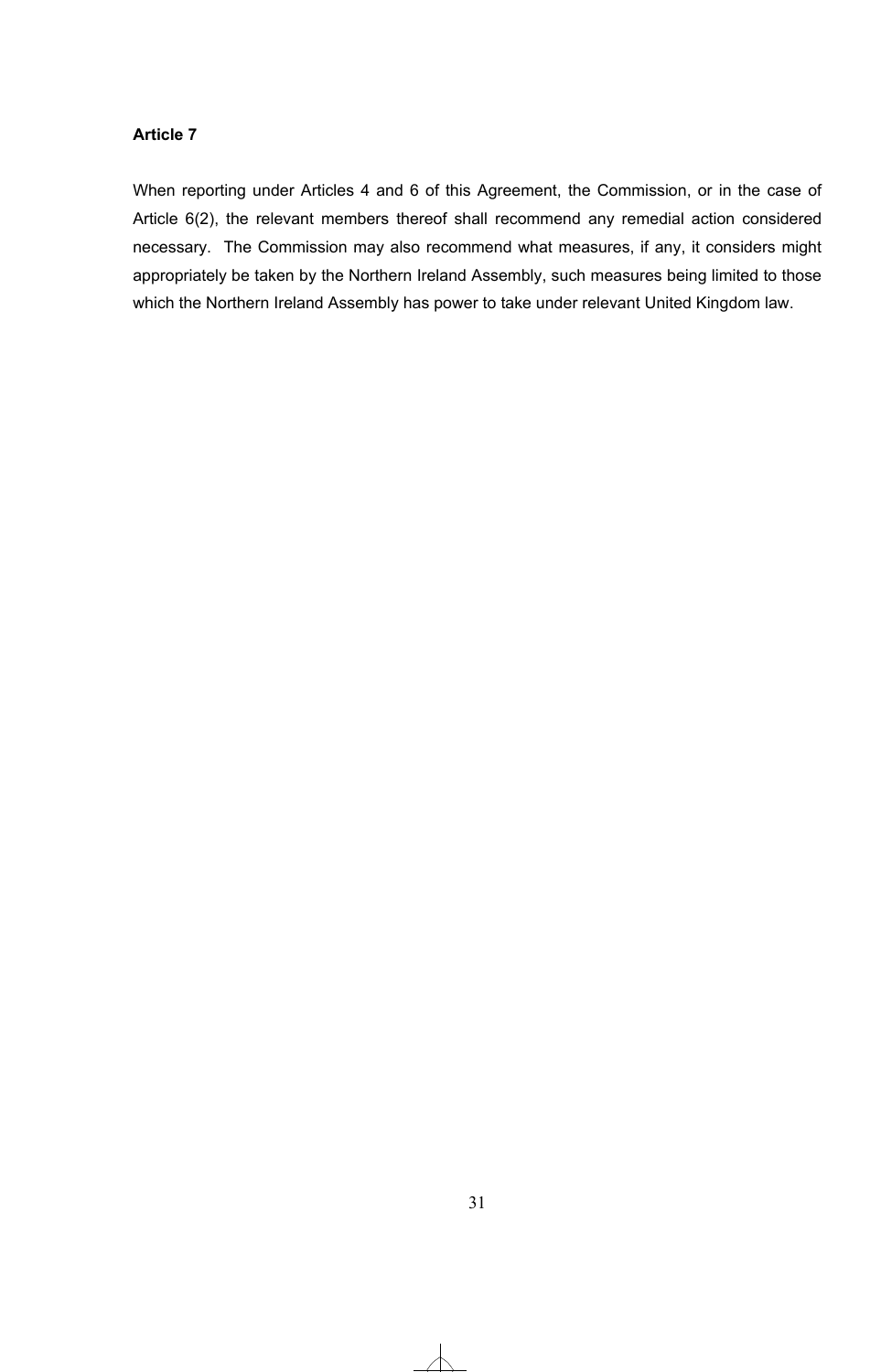### **ANNEX II**

### **THE IMC'S GUIDING PRINCIPLES**

These guiding principles were set out in the statement the IMC issued on 9 March 2004.

- The rule of law is fundamental in a democratic society.
- We understand that there are some strongly held views about certain aspects of the legal framework, for example the special provisions applying to terrorism, and that those holding these views will continue to seek changes. But obedience to the law is incumbent on every citizen.
- The law can be legitimately enforced only by duly appointed and accountable law enforcement officers or institutions. Any other forcible imposition of standards is unlawful and undemocratic.
- Violence and the threat of violence can have no part in democratic politics. A society in which they play some role in political or governmental affairs cannot – in the words of Article 3 – be considered either peaceful or stable.
- Political parties in a democratic and peaceful society, and all those working in them, must not in any way benefit from, or be associated with, illegal activity of any kind, whether involving violence or the threat of it, or crime of any kind, or the proceeds of crime. It is incumbent on all those engaged in democratic politics to ensure that their activities are untainted in any of these ways.
- It is not acceptable for any political party, and in particular for the leadership, to express commitment to democratic politics and the rule of law if they do not live up to those statements and do all in their power to ensure that those they are in a position to influence do the same.

Printed in the UK by The Stationery Office Limited on behalf of the Controller of Her Majesty's Stationery Office<br>ID5809024 04/08 397744 19585 ID5809024

Printed on Paper containing 75% recycled fibre content minimum.